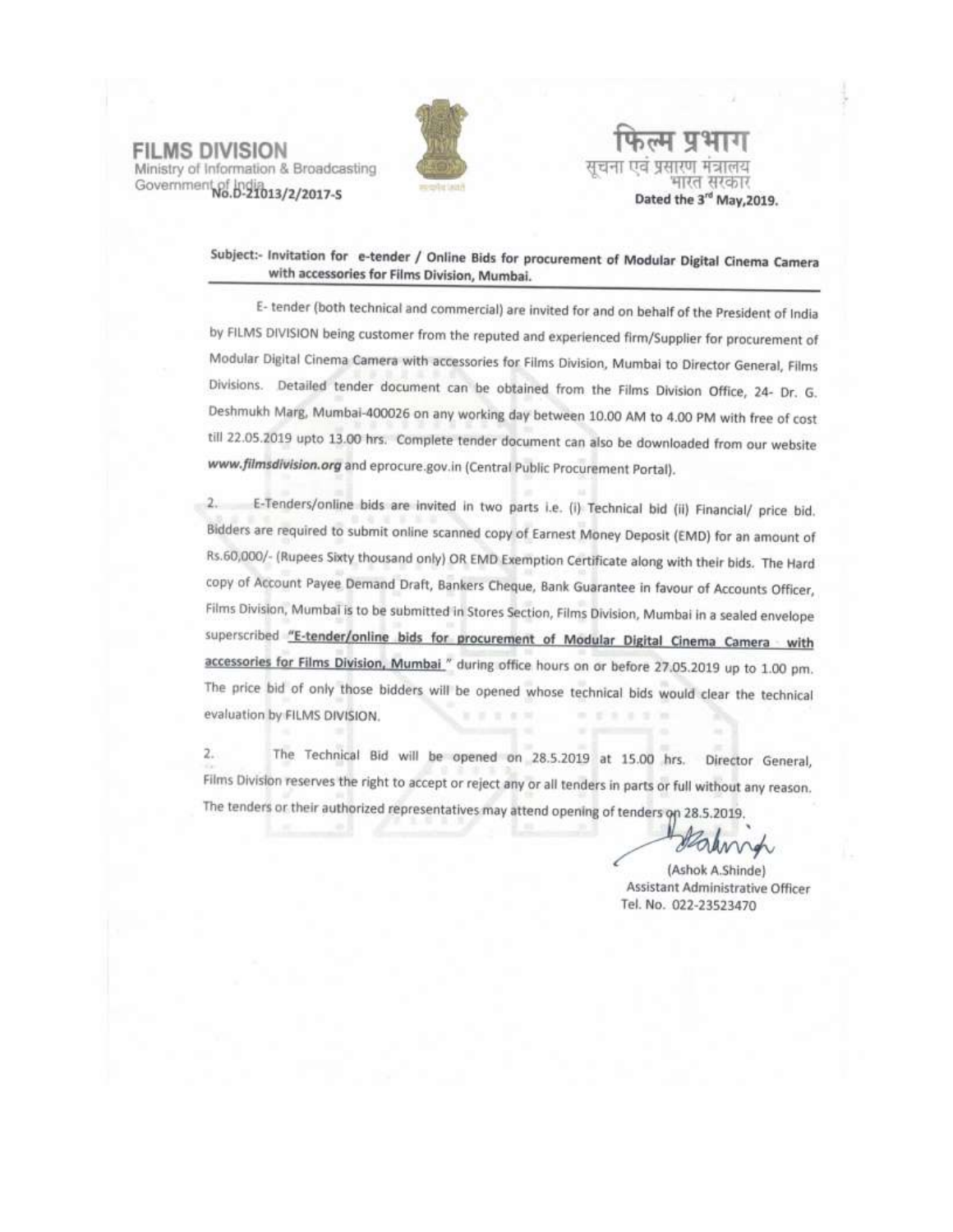#### **Films Division Ministry of Information & Broadcasting Government of India 24-Dr. G. Deshmukh Marg, Mumbai-400026**

### **REQUEST FOR PROPOSAL/TENDER DOCUMENT**

### **Invitation for e-tender/online Bids for procurement of Modular Digital Cinema Camera with accessories for Films Division, Mumbai.**

### **Request for Proposal (RFP) No.D-21013/2/2017-S Dated the 3 rd May,2019**

1. Online Bids (Technical & Commercial) are invited for and on behalf of President of India for procurement of Modular Digital Cinema Camera with accessories for Films Division, Mumbai listed in **Part II** of this RFP.

2. The address and contact numbers for seeking clarifications regarding this RFP are given below:

| a.             | Queries to be addressed to                 | Assistant Administrative Officer,                |  |  |  |  |
|----------------|--------------------------------------------|--------------------------------------------------|--|--|--|--|
|                |                                            | Films Division,                                  |  |  |  |  |
|                |                                            | 24-Dr. G. Deshmukh Marg, Mumbai-400026           |  |  |  |  |
|                |                                            | (E-mail id-storesmum@filmsdivision.org)          |  |  |  |  |
| b.             | Postal<br>sending<br>address<br>for<br>the | Assistant Administrative Officer,                |  |  |  |  |
|                | Queries/EMD/Bid etc.                       | Films Division, 24-Dr. G. Deshmukh Marg, Mumbai- |  |  |  |  |
|                |                                            | 400026                                           |  |  |  |  |
|                |                                            | (E-mail id-storesmum@filmsdivision.org)          |  |  |  |  |
| $\mathbf{c}$ . | Name/designation<br>of<br>the<br>contact   | Shri P. Rajendran, Director-Cameraman            |  |  |  |  |
|                | person/officer                             | Shri K.S.Shreedhar, Director                     |  |  |  |  |
| d.             | Telephone number of the contact            | 022-23524042                                     |  |  |  |  |
|                | person/officer                             | 022-23551445                                     |  |  |  |  |
|                |                                            | 022-23514614                                     |  |  |  |  |
|                |                                            | 022-23551349                                     |  |  |  |  |
| e.             | e-mail id of contact person/officer        | storesmum@filmsdivision.org                      |  |  |  |  |
|                |                                            | rajendrandirector@gmail.com                      |  |  |  |  |
| f.             | Fax number of the Office                   | $(22)$ 23511008                                  |  |  |  |  |
|                |                                            |                                                  |  |  |  |  |

#### 3. **This RFP is divided into five parts as follows:**

- a. **Part I :-** Contains General Information and instructions for the Bidders about the RFP such as the instructions to the bidders for online bid submission, time, cost of tender document, EMD, place of submission and opening of tenders, modification and withdrawal of bid, clarification regarding contents of the bid/RFP and Validity period of tenders, etc.
- b. **Part II** :- Containing essential details of the services/stores required, such as the Schedule of Requirements (SOR), Quantity, Quality, Scope of work, Technical parameters, Educational Qualifications, Nature of Consultancy, technical details, eligibility criteria, delivery period, delivery terms, consignee details, period of contract etc. alongwith number of documents to be uploaded online in pdf format with technical bid followed by hard copies.
- c. **Part III**:- Contains essential and standard Conditions of RFP, which will form part of the Contract with the successful Bidder.
- d. **Part IV**:- Contains Special Conditions applicable to this RFP and which will also form part of the contract with the successful Bidder.
- e. **Part V**:Contains Evaluation Criteria and Format for Price Bids.

4. **This RFP is being issued with no financial commitment and the customer /Buyer reserves the right to change or vary any part thereof at any stage. Customer/Buyer also reserves the right to withdraw the RFP, should it become necessary at any stage.**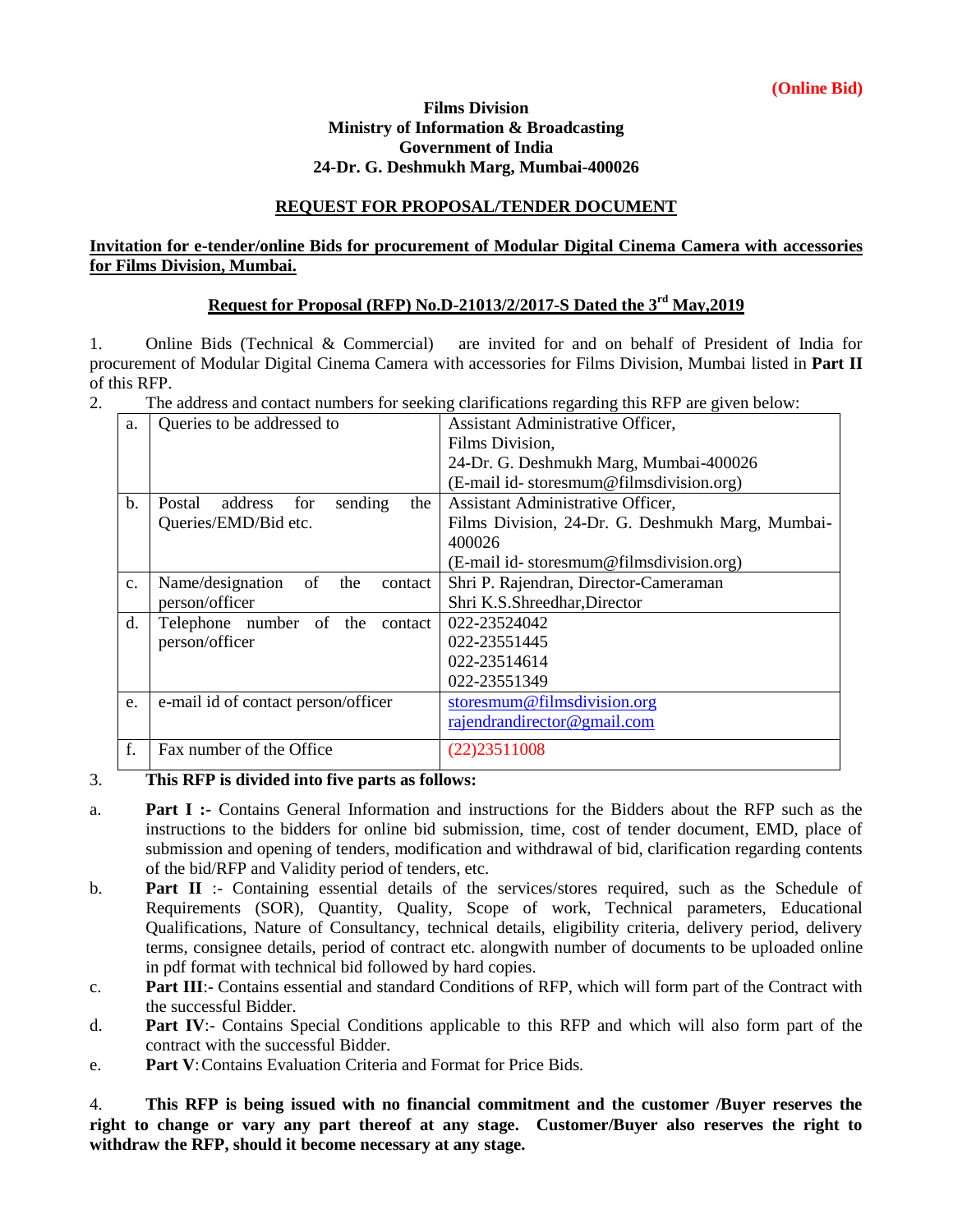### **Part I – General Information**

# **1. Last date and time for submission of online Bids:**

#### **27/05/2019 up to 13.00 hrs.**

The online Bids should be uploaded/sent by the due date and time. The responsibility to ensure this lies with the Bidder.

**2. Manner of submission of online Bids:** Instruction for online bid submission is given in detail at Annexure-I of this RFP. All the required documents in support of the eligibility criteria alongwith scanned copy of EMD are also to be uploaded alongwith the bids. The bidders are advised, in their own interest, to submit the requisite papers/documents with their bid as per the specifications/eligibility criteria indicated in part-II of the RFP failing which their bids may be declared as non-responsive/ineligible. Complete e-tender documents may be downloaded from the website of Central Public Procurement Portal **[\(http://eprocure.gov.in/eprocure/app\)](http://eprocure.gov.in/eprocure/app)** or from Departmental website **(www.filmsdivision.org)** with effect from the date of publication of the tender notice. Information or any issue of corrigendum related to this tender/RFP will be made available/uploaded only on the website of Central Public Procurement Portal and the Departmental website. Such amendments/modifications shall be binding on all the prospective bidders. **Late tenders will not be considered. No responsibility will be taken for any delay on account of non-delivery/non-submission of online bid on or before time. Bids sent by post/fax or e-mail will not be considered and liable to be rejected.**

### **3. Time and date for opening of online Bids:**

### **28 .05 . 209 at 15.00 hrs.**

(If due to any exigency, the due date for opening of the Bids is declared a closed holiday, the Bids will be opened on the next working day at the same time or on any other day/time, as intimated by the customer/buyer).

# **4. Location for submission of EMD (in original):**

### **Films Division, Stores Section, 2nd Floor, Phase-I building, Dr. Gopalrao Deshmukh Marg, Mumbai-400026**

The hard copy of the EMD (in original) is to be submitted in Stores Section in a sealed envelope superscribed "**e-tender/online Bids for procurement of Modular Digital Cinema Camera with accessories for Films Division, Mumbai** during the office hours with effect from 00.00..2019 (from 6.00 P.m.) to 00 .00..2019 (up to 1.00 pm) in a sealed envelope superscribed name and title of the tender, RFP number and date of opening of bids on or before the closing date and time of e-submission of online bid failing which the bids will not be considered and liable to be rejected.

### **5. Place of opening of the Bids:**

# **Films Division (Stores Section), 24-Dr. G. Deshmukh Marg, Mumbai-400026.**

The Bidders may depute their representatives, duly authorized in writing, to attend the opening of technical Bids on the due date and time. Details of EMD and technical clauses quoted by all Bidders will be read out in the presence of the representatives of all the Bidders. **This event will not be postponed due to non-presence of bidders' representative.**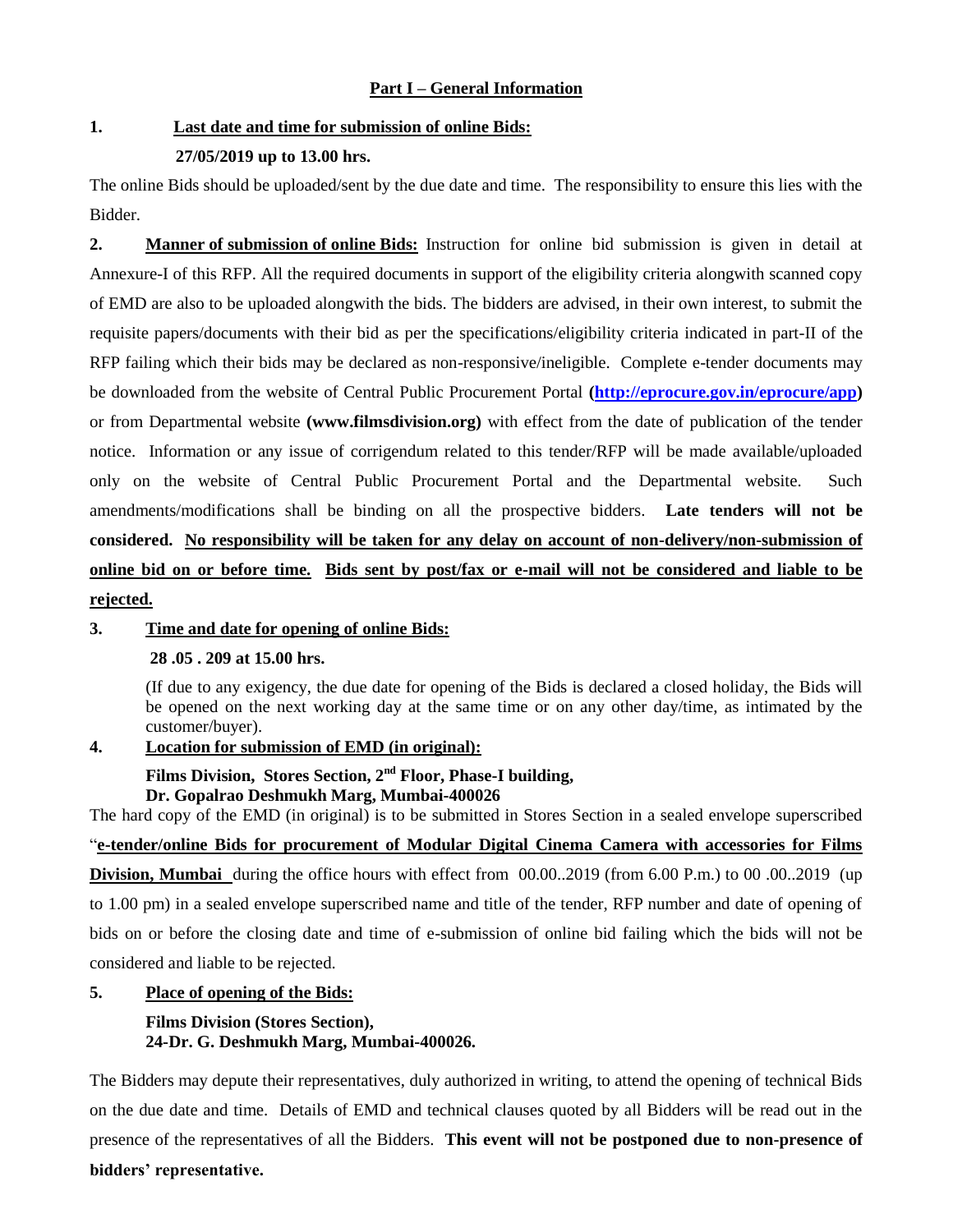**6. Submission of online Bids:** Online bid should be submitted by the Bidders under their original memo/letter head inter alia furnishing details like:-

- a) Scanned copy of DD/Bank Guarantee/FDR towards Earnest Money Deposit (EMD) or EMD Exemption Certificate;
- b) Scanned copy of Company Profile;
- c) Scanned copy of Registration Certificate of Establishment issued by the concerned authority i.e. Municipal Corporation /State Government etc.;
- d) Scanned copy of PAN Card;
- e) Scanned copy of GST Registration Certificate/GST Number;
- f) Scanned copy of Udyog Adhar Memorandum (UAM) Number;
- g) Bank Branch addresses, account number with IFSC Code for e-payment with complete postal & e-mail address of their office;
- h) Annual Income Tax Returns filed for last three years;
- i) Work experience of similar nature with requisite proof;
- j) Scanned copy of the tender acceptance letter duly signed by the authorised representative of the firm as a token of acceptance of the terms & conditions of the RFP are also to be submitted online followed by hard copies of these documents.
- k) Schedule of Requirement (SOR) Part-II, Sr.No.1
- l) Scan copy of compliance to RFP specification.

**7. Modification and Clarification regarding contents of the RFP :** At any time prior to the deadline for e-submission of bids, the customer/buyer may for any reason, whether on its own initiative or in response to the clarification request by a prospective bidders, modify the bid document. Such modification/ amendment in the bid document/ RFP at any time prior to the deadline for e-submission of bid will be uploaded as "corrigendum" on Central Public Procurement Portal and Departmental website. Such amendment/modifications shall be binding on all the prospective bidders. Customer/Buyer at its discretion may extend the deadline for the e-submission of bids if the bid document undergoes changes during the bidding period in order to give prospective bidder time to take into the consideration the amendments while preparing their bids. A prospective bidder who requires clarification regarding the contents of the bidding documents shall notify to the customer/buyer in writing about the clarifications sought not later than 10(ten) days prior to the date of opening of the Bids. Copies of the query and clarification issued by the customer/buyer will be sent to all prospective bidders who have received the bidding documents and will also be posted on website ; www.filmsdivision.org.

**8. Modification and Withdrawal of Bids:**A bidder may modify or withdraw his online bid after submission provided that the written notice of modification or withdrawal is received by the customer/buyer prior to deadline prescribed for submission of online bids. A withdrawal notice may be sent by fax/e-mail but it must be followed by a signed confirmation copy to be sent by post and such signed confirmation should reach the customer not later than the deadline for submission of online bids. **No bid shall be modified after the deadline for submission of online bids. No online bid may be withdrawn in the interval between the deadline for submission of bids and expiration of the period of bid validity specified. Withdrawal of a bid during this period will result in Bidder's forfeiture of bid security.**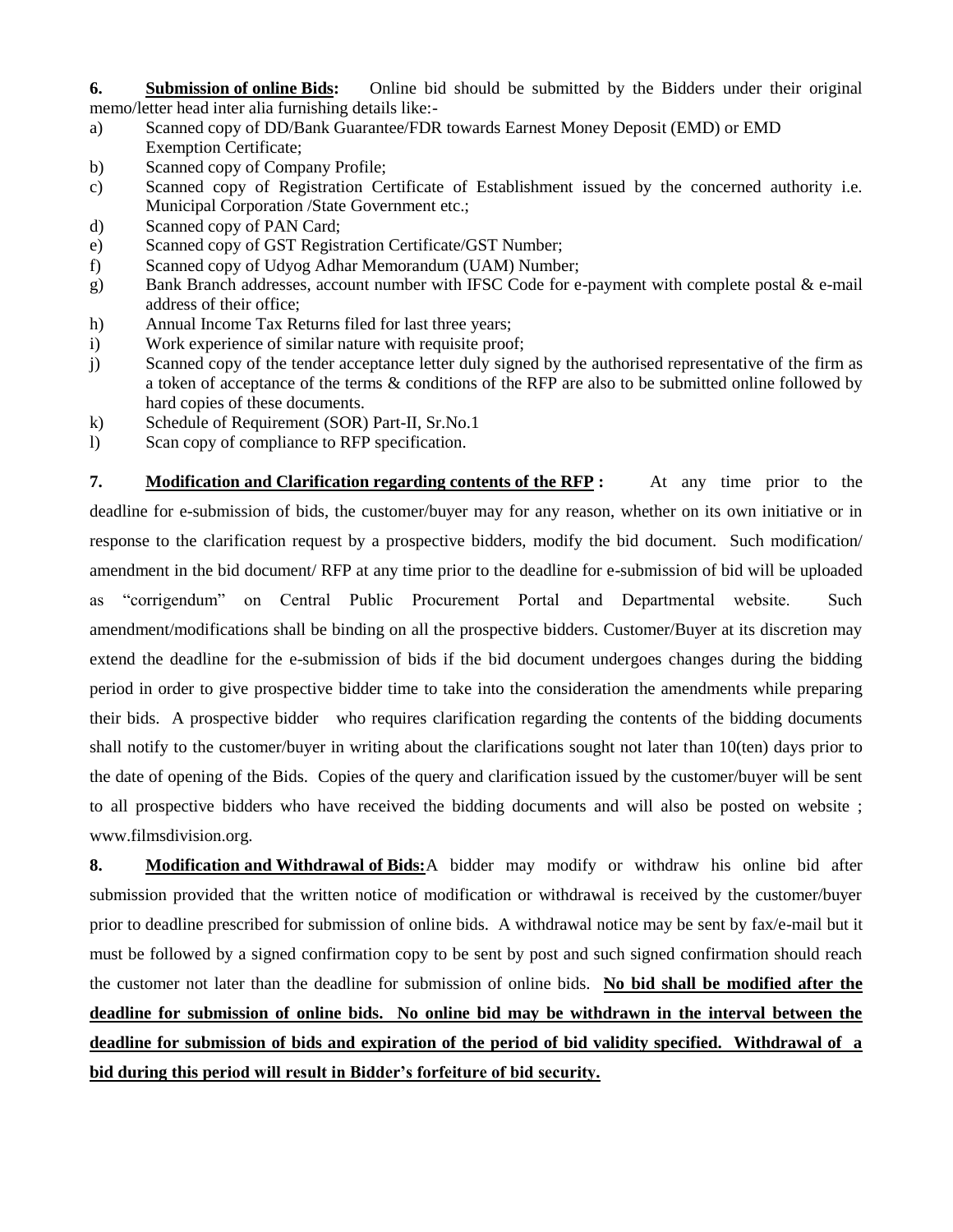**9. Clarification regarding contents of the Bids:** During evaluation and comparison of bids, the customer may, at its discretion, ask the bidder for clarification of his bid. The request for clarification will be given in writing and no change in prices or substance of the bid will be sought, offered or permitted. The customer/buyer also reserves the right to call for additional information from the bidders. **No post-bid clarification on the initiative of the bidder will be entertained.**

**10. Rejection of Bids:** Canvassing by the Bidder in any form, unsolicited letter and post-tender correction may invoke summary rejection with forfeiture of EMD. Conditional tenders will be rejected.

**11. Unwillingness to quote:** Bidders unwilling to quote should ensure that intimation to this effect reaches before the due date and time of opening of the Bid, failing which the defaulting Bidder may be delisted for the given range of items as mentioned in this RFP.

**12. Validity of Bids**: The Bids should remain valid for six months from the last date of submission of the Bids.

**13. Cost of tender:** Not applicable. Complete tender document can be downloaded from our web site **www.filmsdivision.org and Central Public Procurement Portal.**

**14. Earnest Money Deposit:** Bidders are required to submit scanned copy of Earnest Money Deposit (EMD) for an amount of **Rs.60,000/- (Rs.Sixty Thousand only)** along with their bids. The EMD may be submitted in the form of an Account Payee Demand Draft, Banker"s Cheque in favour of **Accounts Officer, Films Division**, **Mumbai,** or Bank Guarantee from any of the Public Sector Banks or a private Sector Bank authorized to conduct government business as per **Annexure-II.** EMD is to remain valid for a period of fortyfive days beyond the final bid validity period. EMD of the unsuccessful bidders will be returned to them at the earliest after expiry of the final bid validity and latest on or before the  $30<sup>th</sup>$  day after the award of the contract. The Bid Security of the successful bidder would be returned, without any interest whatsoever, after the receipt of Performance Security from them as called for in the contract. EMD is not required to be submitted by those Bidders who are registered with the Central Purchase Organization and Micro and Small Enterprises (MSEs) as defined in MSEs Procurement Policy issued by Department of MSME as per Rule 170 of GFR-2017. **The EMD will be forfeited if the bidder withdraws or amends, impairs or derogates from the tender in any respect within the validity period of their tender.** The hard copy of the EMD has to be submitted as per manner indicated in para-4 above.

**15. Two bid system-** It is a two bid system. Only the technical bids would be opened on the time and date mentioned above. Date of opening of financial/price bid will be intimated after evaluation and acceptance of technical bids by the customer/Buyer. Financial/price bids of only those firm will be opened, whose technical bids are found compliant/suitable after technical evaluation is done by the Films Division.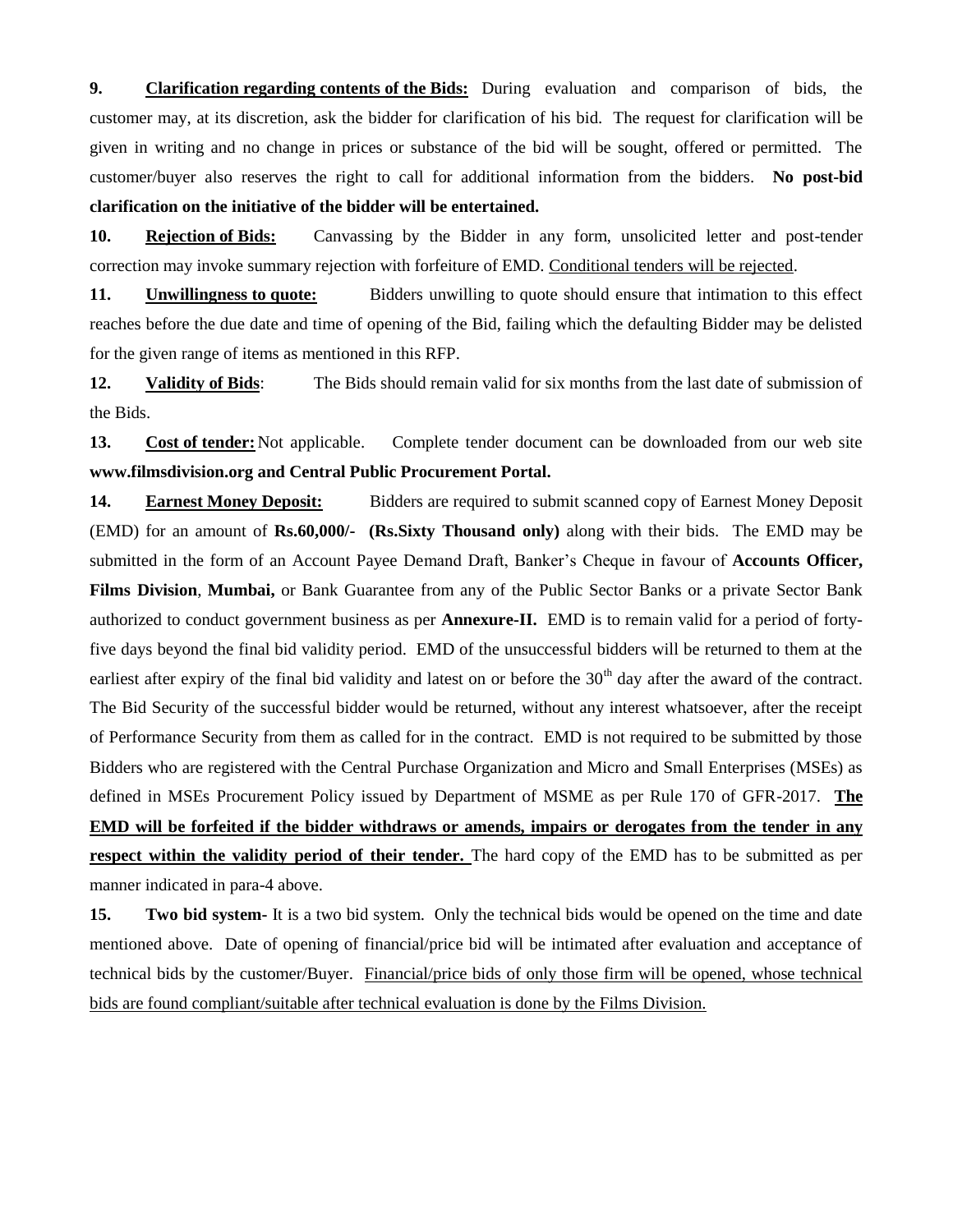#### **Part II - Description and essential details of Items/Services required 1. Schedule of Requirements(SOR):** List of items / services required is as follows:

| Sr.            | Item Description                                                                                     | Qty          | <b>Brand/Make</b> | <b>OEM Warranty</b> |
|----------------|------------------------------------------------------------------------------------------------------|--------------|-------------------|---------------------|
| No.            |                                                                                                      |              | offered by the    | (Months/Years)      |
|                |                                                                                                      |              | firm              |                     |
|                | <b>Procurement of Camera and their Accessories</b>                                                   | $\mathbf{1}$ |                   |                     |
|                | 1.01 Body Type (form factor) :-                                                                      |              |                   |                     |
|                | Modular Digital Cinema CAMERA Magnesium /                                                            |              |                   |                     |
|                | Aluminum alloy                                                                                       |              |                   |                     |
|                | 1.02. Sensor:-                                                                                       |              |                   |                     |
|                | Super 35 CMOS/MOS Sensor with minimum 24 x                                                           |              |                   |                     |
|                | 12.7mm sensor size and Minimum 12 effective                                                          |              |                   |                     |
|                | megapixels.                                                                                          |              |                   |                     |
|                | <b>1.03 Recording Format:-</b>                                                                       |              |                   |                     |
|                | 4K Raw (4096x2160) or above on camera or                                                             |              |                   |                     |
|                | dockable recorder of same OEM. (Technical                                                            |              |                   |                     |
|                | collaboration with different recording unit OEM is                                                   |              |                   |                     |
|                | accepted.) Must be able to record both RAW &                                                         |              |                   |                     |
|                | Proxy Files simultaneously.                                                                          |              |                   |                     |
|                | 1.04 BIT quantization: -                                                                             |              |                   |                     |
|                | RAW 12 Bit or more, 150 mbps or greater.                                                             |              |                   |                     |
|                | 4K Master at 10 Bit, 422, 150mbps or greater on                                                      |              |                   |                     |
|                | Camera                                                                                               |              |                   |                     |
|                | Proxy files $4:2:2-8$ Bit or greater                                                                 |              |                   |                     |
|                | 1.05 Dynamic range/Exposure Latitude: -                                                              |              |                   |                     |
|                | 14 stops of DR. In camera color grading separate                                                     |              |                   |                     |
|                | LUTs for monitor output. LUT import & export.                                                        |              |                   |                     |
|                | 1.06 ISO Range (Native) Exposure Index :-                                                            |              |                   |                     |
|                | 800(native) EI-250 to 8000 or above                                                                  |              |                   |                     |
|                | 1.07 - Lens Mount :- PL Mount or                                                                     |              |                   |                     |
|                | Camera Native mount with additional PL mount or                                                      |              |                   |                     |
|                | PL Adaptor of Camera OEM.                                                                            |              |                   |                     |
|                | 1.08 - Frame rates :-                                                                                |              |                   |                     |
|                | 1-60 fps at 4K full frame on camera                                                                  |              |                   |                     |
|                | 1-200fps or more at 2k on camera/docable recorder                                                    |              |                   |                     |
|                | of Camera OEM, with project timeline of 24 & 25                                                      |              |                   |                     |
|                | fps                                                                                                  |              |                   |                     |
|                | Time lapse mode                                                                                      |              |                   |                     |
| $\overline{2}$ | <b>Electronic view finder:-</b>                                                                      | 1            |                   |                     |
|                | Full HD, OLED eye piece of Camera OEM with up                                                        |              |                   |                     |
|                | & down swivel movement.                                                                              |              |                   |                     |
| 3              | <b>Recording memory card -</b>                                                                       | 4            |                   |                     |
|                | SSD drives or Cards; each compatible to record 1                                                     |              |                   |                     |
|                | hour of the highest available formats and the highest<br>frame rates available on camera or Dockable |              |                   |                     |
|                |                                                                                                      |              |                   |                     |
|                | recorder.                                                                                            | 1            |                   |                     |
| 4              | <b>Card Reader -</b><br>Card reader with USB 30 or Lightening interface                              |              |                   |                     |
|                | with transfer speed of 10Gbps or above.                                                              |              |                   |                     |
|                | Portable LCD Monitor of Camera OEM or                                                                |              |                   |                     |
|                | Professional field monitor of reputed OEM to be                                                      |              |                   |                     |
| 5              | mounted<br>on<br>camera                                                                              | 1            |                   |                     |
|                | Full HD 7 inch LCD monitor with Proprietary                                                          |              |                   |                     |
|                | connectors/ or Full HD 7 inch LCD monitor with                                                       |              |                   |                     |
|                | HDMI and SDI port, HDMI & SDI cable, power                                                           |              |                   |                     |
|                | cable/ connector and sun hood with camera mount &                                                    |              |                   |                     |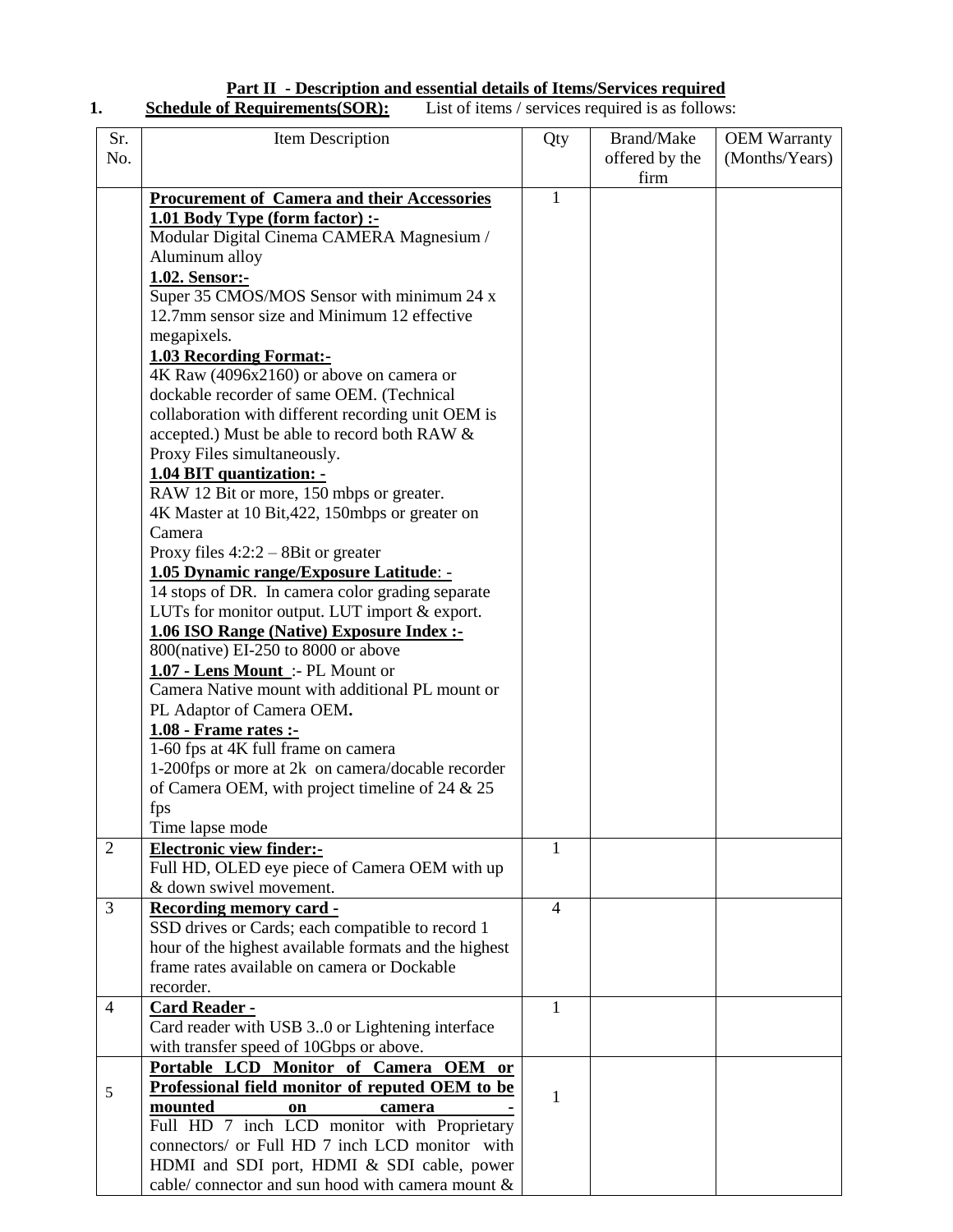|        | magic handle.                                       |              |  |
|--------|-----------------------------------------------------|--------------|--|
|        | The monitor should be powered by the Camera. If     |              |  |
|        | not, then 2 batteries and battery charger for the   |              |  |
|        | monitor should be provided.                         |              |  |
| 6      | <b>Camera Support</b>                               |              |  |
|        | V-mount battery adaptor                             | 1            |  |
|        | Camera Handle with on/off switch                    | 1            |  |
|        |                                                     | $\mathbf{1}$ |  |
|        | Adjustable shoulder pad with hand grip              |              |  |
| $\tau$ | I/O connectors & Cables                             | $\mathbf{1}$ |  |
|        | Camera must have following I/O connectors inbuilt   |              |  |
|        | or additional docable attachment of Camera OEM.     |              |  |
|        | a) 2 Audio channels with XLR/EP mic input           |              |  |
|        | b) SDI video out for Master video & monitor output  |              |  |
|        | c) HDMI out                                         |              |  |
|        | d) Gen lock/TC                                      |              |  |
|        | e) DC in                                            |              |  |
|        | f) USB port for firmware, Camera settings & LUT     |              |  |
|        |                                                     |              |  |
|        | update                                              |              |  |
|        | g) 2 mtrs. HDMI Cable for monitor                   |              |  |
|        | h) 2 mtrs. SDI Cable for monitor                    |              |  |
| 8      | Wi-Fi & Intervalometer                              | 1            |  |
|        | The camera should be able to connect to a mobile    |              |  |
|        | device or wi-fi remote control with full menu       |              |  |
|        | operation and intervalometer for time lapse         |              |  |
|        | cinematography.                                     |              |  |
| 9      | <b>Camera Support system and accessories</b>        |              |  |
|        | (NOTE: We intend to use our existing Carl Zeiss)    |              |  |
|        | super 35 Prime Lenses, Block lenses, Angeneiux 25-  |              |  |
|        | 250 HR zoom lens and 6x6 Arri Matt box on the       |              |  |
|        | camera. Camera should support the above lenses and  |              |  |
|        | Matte Box.)                                         |              |  |
|        | a) If a high rise is required for the camera to fit | 1            |  |
|        | Angeneiux HR 25-250 zoom lens along with ARRI       |              |  |
|        | LS-9 support and matt box MB-14 with 19mm rods,     |              |  |
|        | then high rise should be provided.                  |              |  |
|        | b)Base plate and Bridge plate along with 19mm       | 1            |  |
|        | stainless steel rods(2 nos) of minimum 40cm length  |              |  |
|        |                                                     | $\mathbf 1$  |  |
|        | c)All connecting cables                             |              |  |
| 10     | <b>Audio</b>                                        | 1            |  |
|        | Minimum 2 channel 24 Bit 48 Khz audio recording     |              |  |
|        | with line in.                                       |              |  |
|        | <b>Integrated Mic</b>                               |              |  |
| 11     | <b>Camera carry case</b>                            | 1            |  |
|        | Standard quality with water-proof hard case         |              |  |
| 12     | <b>Software</b>                                     | $\mathbf{1}$ |  |
|        | Licensed software for conversion and management     |              |  |
|        | of Camera RAW files for post production             |              |  |
| 13     | <b>Maintenance Training</b>                         | 1            |  |
|        | Basic Maintenance training on camera should be      |              |  |
|        |                                                     |              |  |
|        | provided to Engineers of Films Division             |              |  |
| 14     | <b>Warranty</b>                                     | 1            |  |
|        | Minimum 1 year on site comprehensive warranty or    |              |  |
|        | manufacturer warranty whichever is higher           |              |  |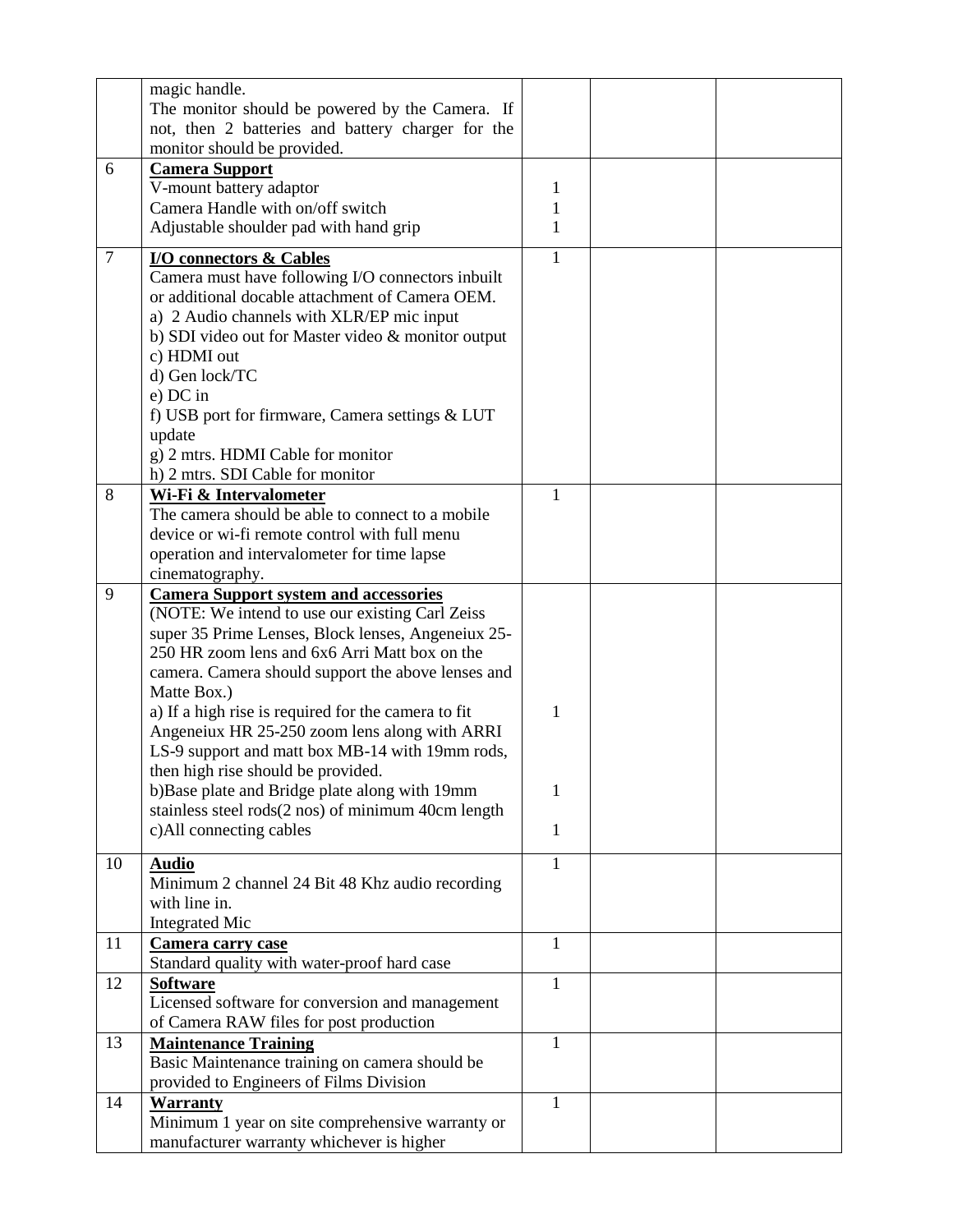### **OPTIONAL ITEMS**

| Sr.            | Item Description                                     | Qty            | Brand/Make     | <b>OEM Warranty</b> |
|----------------|------------------------------------------------------|----------------|----------------|---------------------|
| No.            |                                                      |                | offered by the | (Month/Year)        |
|                |                                                      |                | firm           |                     |
| $\mathbf{1}$   | <b>Camera Battery</b>                                | $\overline{4}$ |                |                     |
|                | Compatible V-mount battery (of reputed OEMs          |                |                |                     |
|                | only) for the camera with approx.60mins movie        |                |                |                     |
|                | recording time with single full charged battery or   |                |                |                     |
|                | minimum 140 WH whichever is higher                   |                |                |                     |
| $\overline{2}$ | <b>Dual Battery Charges with AC Adopter</b>          | 1              |                |                     |
|                | Compatible Dual battery charger. (Batteries and      |                |                |                     |
|                | charger should be of the same OEM)                   |                |                |                     |
| 3.             | <b>Accessories</b>                                   | 1              |                |                     |
|                | Light weight matt box to accommodate both 4x4        | <b>Set</b>     |                |                     |
|                | and 4x5 filters with minimum two filter slot, set of |                |                |                     |
|                | clamp on lens facility and mountable on 19mm         |                |                |                     |
|                | rods with 4 side flaps.                              |                |                |                     |
| $\overline{4}$ | <b>Counter Weight</b>                                | $\mathbf{1}$   |                |                     |
|                | Counter Weight to balance the camera with heavy      |                |                |                     |
|                | lenses.                                              |                |                |                     |
| 5.             | <b>Camera Carry case</b>                             | 1              |                |                     |
|                | Standard Quality soft water proof carry case for the |                |                |                     |
|                | camera                                               |                |                |                     |
| 6.             | <b>Field Monitor</b>                                 | 1              |                |                     |
|                | 17 inch to 23 inch LCD Professional 2k Field         |                |                |                     |
|                | Monitor                                              |                |                |                     |
| 7.             | <b>Extended warranty</b>                             | 1              |                |                     |
|                | 2 years Extended on site comprehensive warranty      |                |                |                     |
|                | on annual basis after completion of warranty         |                |                |                     |
|                | mentioned at 'a above                                |                |                |                     |

The Quantity can be increased or decreased as per requirement. The firm has to indicate OEM Warranty against

each item.

**Note**: **Weightage will be given on the following factors during technical bid evaluation.**

- **1. Smaller form factor (Body of Camera)**
- **2. Lesser Weight**
- **3. Ease of Operation**
- 4. **Better performance over and above the minimum requirement to terms indicated in RFP**
- **2. Eligibility Criteria/Technical Details/Qualitative requirement/Scope of Work, specification of stores/equipments etc.:** 
	- a. Eligibility criteria: **(i)Supplier must be Authorised Dealer or Service Provider or manufacturer of Camera offered by him**.

**(ii) The Camera OEM must have minimum 10 years of experience in the field of Camera manufacturing in India**

- b. Scope of work: **Supply & demonstration of Camera**.
- c. Qualitative and Quantitative requirements :**As per detailed in Part-II**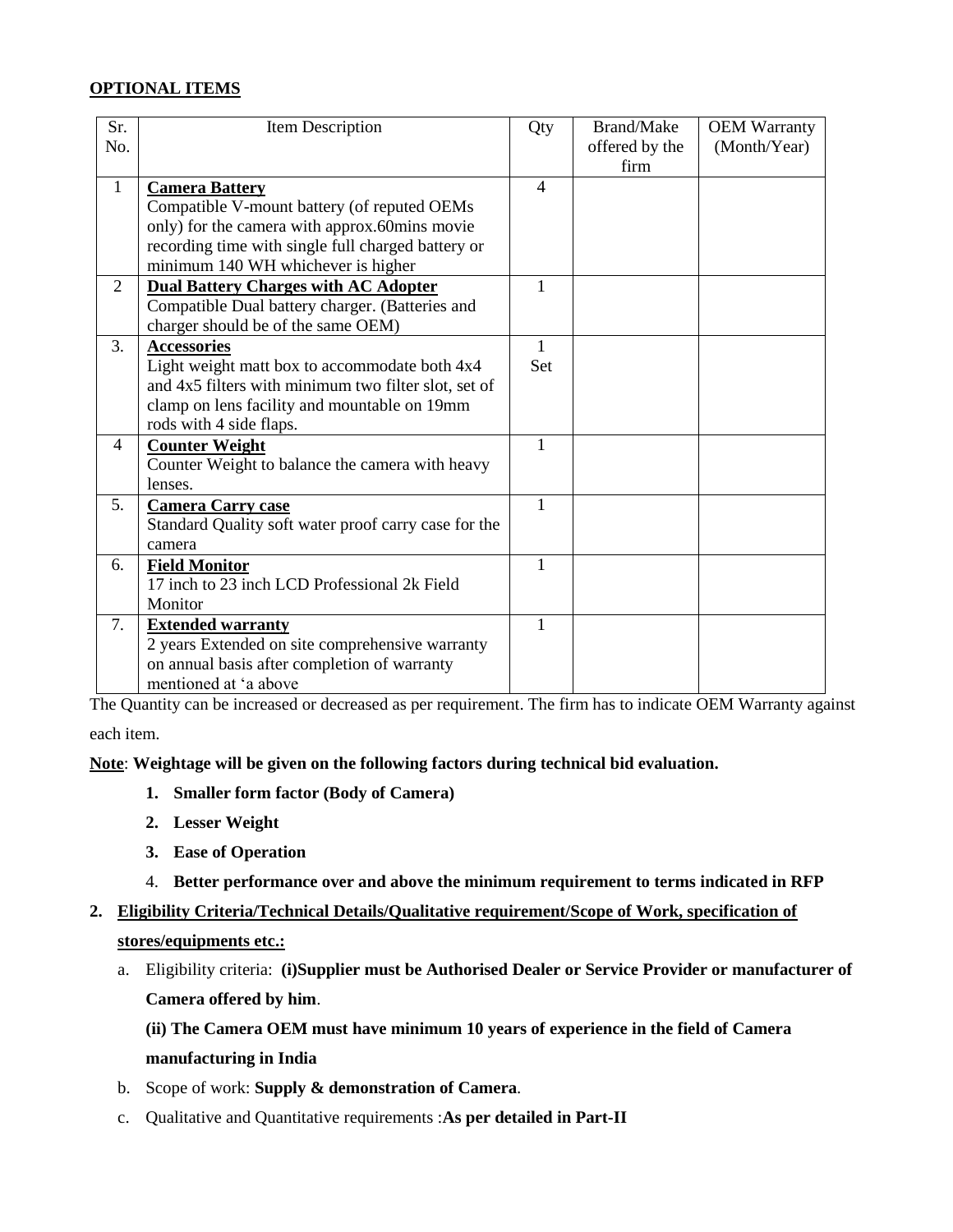- d. Scanned copy of **:**
	- **i. EMD/Bank Guarantee/FDR towards Earnest Money Deposit,**
	- **ii. PAN card**
- **iii. GST Registration Certificate**
- **iv. Annual Income Tax Return filed for last three years,**
- **v. copy of work experience of similar nature with requisite proof**
- **vi. Tender acceptance letter duly signed by authorised representative of the firm as a token of acceptance of the terms & conditions in pdf format.**
- **vii. Scanned copy of Registration Certificate of Establishment issued by the Concerned Authority i.e. Municipal Corporation /State Government etc**.
- **viii. Udyog Adhar Memorandum Number**
- **ix. Company Profile**
- **x. Bank Branch address, account Number with IFSC Code for e-payment with complete postal address and e-mail address of their office.**
- e) Educational Qualifications : **Not Applicable**
- f) Specifications **: Same as detailed in Part-II**
- g) Technical details with technical parameters: **Same as detailed in Part-II**
- h) Requirement of training / on-job training :**Training & Workshop for Camera section for 3 days, after delivery of the Camera Equipment .**
- i) Requirement of installation/commissioning: Installation **& Commissioning of Camera.**
- j) Requirement of Acceptance Trials and Joint Dispatch inspection etc.: **Joint Dispatch inspection in Camera Section, Films Division, Mumbai.**
- k) Requirement of Technical documentation: **Copy of Challan with description of accessories with Sr. No.**
- l) Nature of assistance required after completion of warranty: Two **years extended warranty of Camera,**
- m) Requirement of pre-site/equipment inspection **:--**
- n) Any other details, as considered necessary depending upon nature of tender/case:**--**
- **2. Two-Bid System -** In respect of Two-bid system, Bidders are required to furnish clause by clause compliance in respect of eligibility criteria, qualitative requirements, technical details and specifications etc. bringing out clearly the deviations, if any. The Bidders are advised to submit the compliance statement in the following format along with Technical Bid –

| Para of RFP eligibility       | Specification of   | Compliance to RFP | In case of non-       |
|-------------------------------|--------------------|-------------------|-----------------------|
| criteria/qualitative          | stores/equipments/ | $specification -$ | compliance, deviation |
| requirement/technical details | item offered       | whether Yes / No  | from RFP to be        |
| and specification of stores/  |                    |                   | specified in an       |
| equipments                    |                    |                   | unambiguous terms     |
|                               |                    |                   |                       |
|                               |                    |                   |                       |
|                               |                    |                   |                       |
|                               |                    |                   |                       |
|                               |                    |                   |                       |
|                               |                    |                   |                       |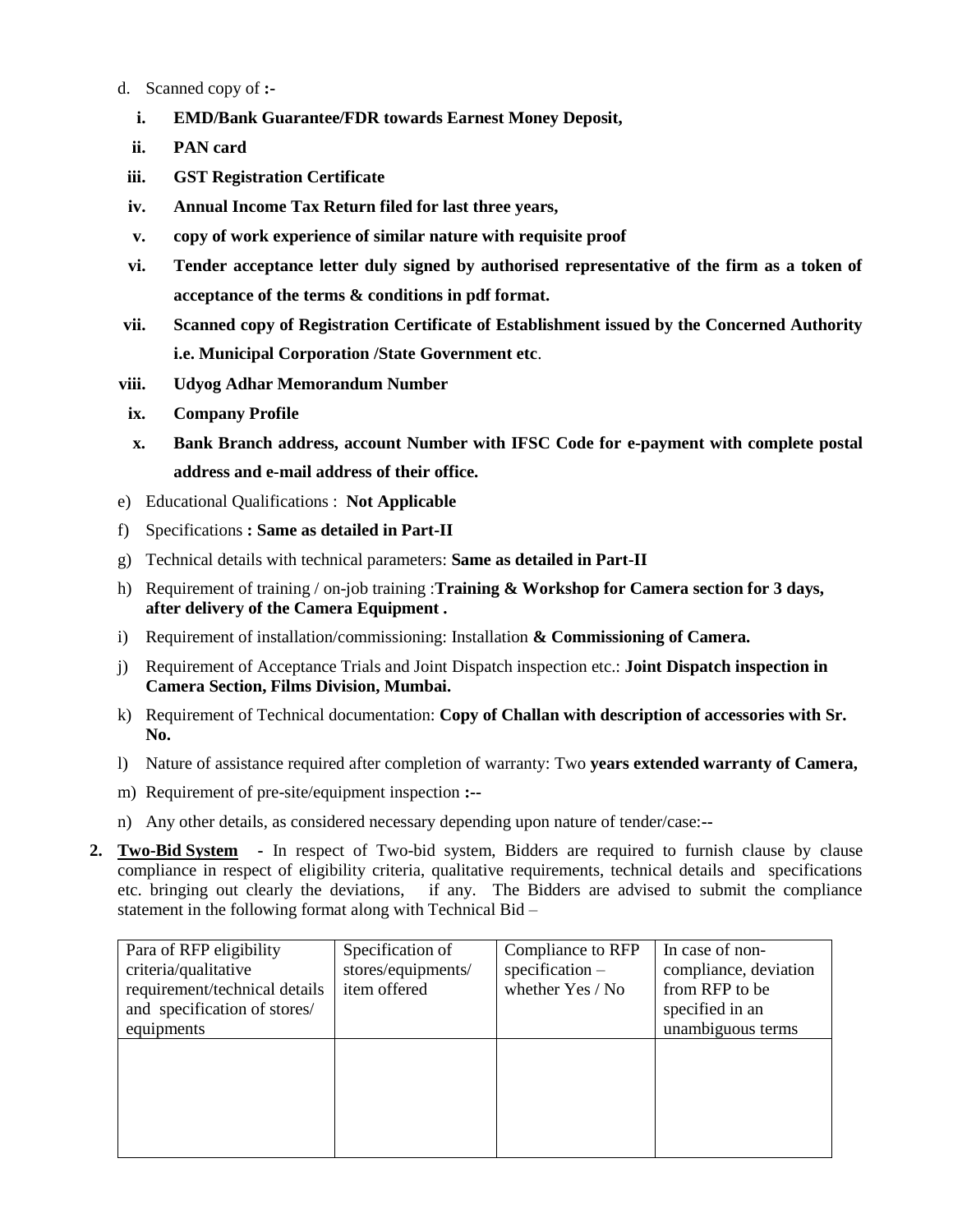- **3. Delivery Period -** Delivery period for supply of items/services would be **One month** from the effective date of **Purchase Order**. Please note that Purchase Order can be cancelled unilaterally by the Buyer/Customer in case items are not received within the stipulated delivery period. Extension of delivery period will be at the sole discretion of the Buyer/Customer with applicability of LD clause.
- **4. Delivery Terms –T**he Camera and its accessories has to be delivered at Camera Section, Films Division, 2nd Floor, Phase-II Bldg, 24-Dr.G.Deshmukh Marg, Mumbai-400 026.

### **INCOTERMS for Delivery and Transportation** - ("E" / F"" / "C" / "D" Terms)

Unless otherwise specifically agreed to by the Buyer/Customer and the Seller/Supplier/Contractor and incorporated in the contract, the applicable rules  $\&$  regulations for transportation of goods from foreign countries will be as per the contemporary version of International Commercial Terms (INCOTERMS) evolved by International Chamber of Commerce, Paris. Definition of Delivery Period is given below –

|              | <b>TERMS OF DELIVERY</b>      | <b>DATE OF DELIVERY</b>                                                                                                                                 |
|--------------|-------------------------------|---------------------------------------------------------------------------------------------------------------------------------------------------------|
|              | a) Local Delivery at Site     | The date of delivery of Camera and Accessories<br>will be one month from the date of Purchase Order                                                     |
|              | b) Ex-works                   | Not applicable.<br>Delivery should be given at the address mentioned                                                                                    |
|              | c) F.O.R. Station of Dispatch | at the Sr.No.6 below.<br>The date on which the goods are placed by the<br>Seller on rail with clear Rail Receipt.                                       |
| d)           | <b>By Post Parcel</b>         | The date of postal receipt.                                                                                                                             |
| e)           | Dispatch by Air               | The date of Air-way Bill.                                                                                                                               |
| f)           | F.O.R. Destination            | The date on which the goods reach the destination<br>railway station specified in the contract, unless<br>otherwise stated.                             |
| g)           | C.I.P. Destination            | The date on which the delivery is effected at the<br>destination mentioned in the contract.                                                             |
|              | h) F.A.S. Port of Shipment    | The date on which the Seller deliver the goods<br>alongside the vessel at the specified port of<br>shipment. This date is reflected in Bill of Lading.  |
| $\mathbf{i}$ | F.O.B. Port of Shipment       | The date on which the Seller<br>delivers the goods<br>on vessel's board at the specified port of<br>shipment. This date is reflected in Bill of Lading. |
|              | j) C.I.F. Port of Destination | The date on which the goods actually arrived<br>at the Destination Port.                                                                                |

Note - The FAS, FOB & CIF terms of delivery are applicable for goods which are directly imported from foreign countries against the subject contract and not imported already by the Seller/Supplier under its own arrangement. The CIP terms of delivery may be applied both for domestic as well as imported supplies. **Only (a) will be applicable**.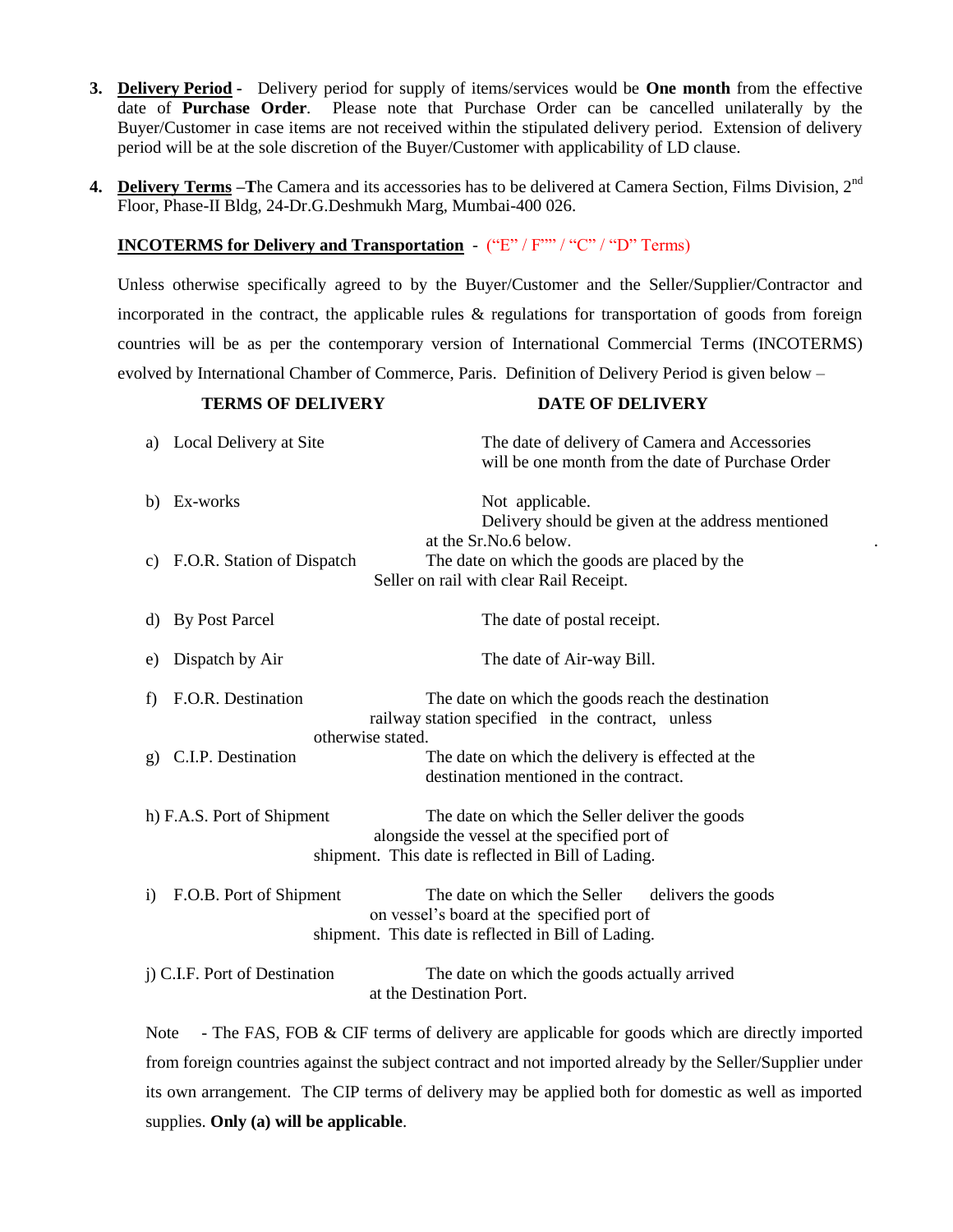- **6.** Consignee details **- The Director-Cameraman, Camera Section, Films Division, Phase-II Building, 24- Dr.G.Deshmukh Marg, Mumbai-400 026.**
- **7.** Period of Delivery**: The Delivery of Camera & Accessories should be effected within one month of Purchase Order alongwith delivery challan with Sr.No. of each item delivered. Joint Dispatch Inspection i.e. representative of seller/supplier and representative of Camera Section will be done at the time of opening the package of equipment within 3 to 4 days after delivery of material. Demo and training has to be given by the Seller /Supplier as Sr.No.1(12) of Part-II of RFP within 10 days of delivery of Camera & Accessories.**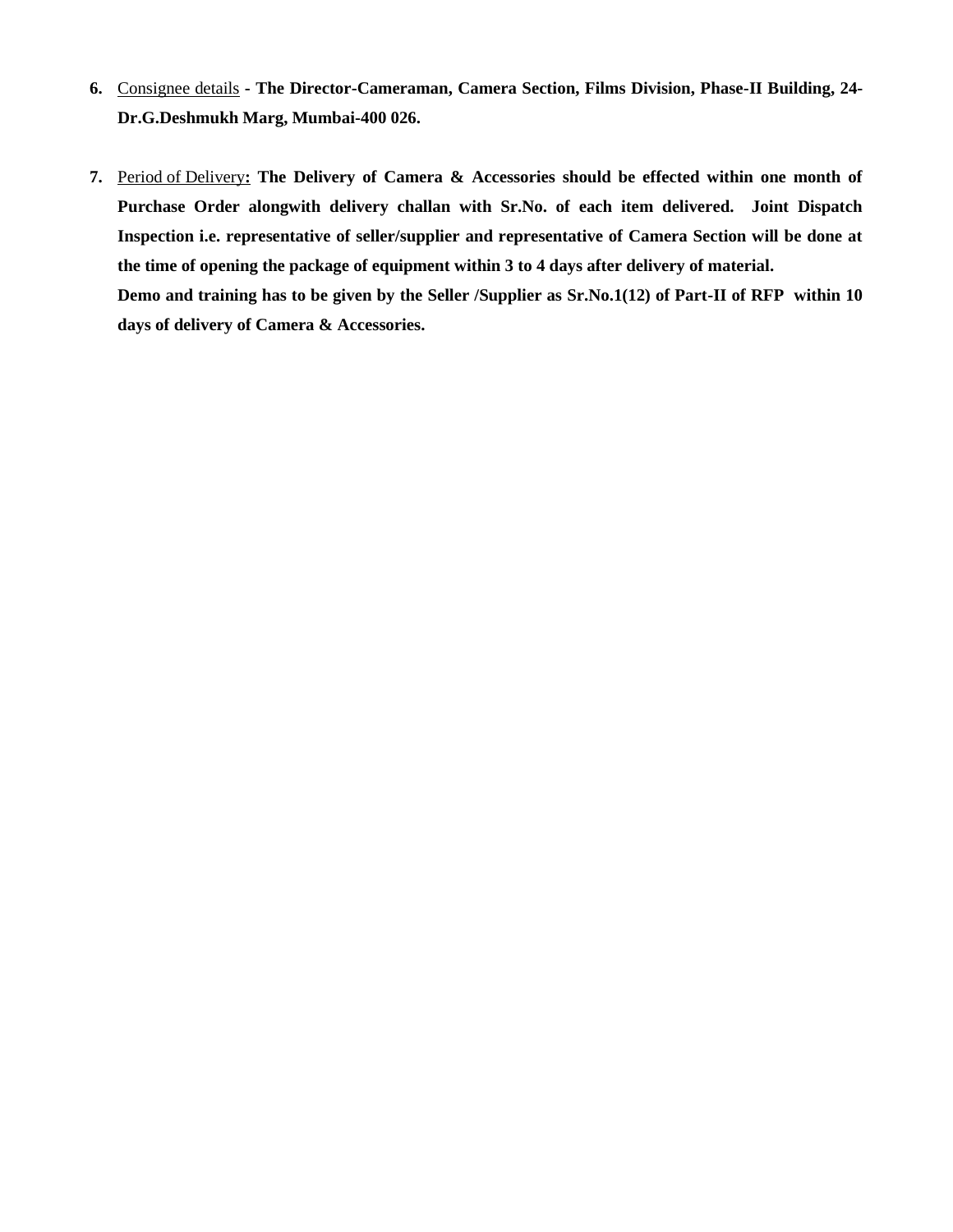# **Part III – Standard Conditions of RFP**

### **The Bidder is required to give confirmation of their acceptance of the essential and Standard Conditions of the Request for proposal mentioned below which will automatically be considered as part of the Contract concluded with the successful Bidder(i.e. Contractor/Supplier in the contract) as selected by the customer/buyer. Failure to do so may result in rejection of the Bid submitted by the Bidder.**

1. **Law:** The Contract shall be considered and made in accordance with the laws of the Republic of India. The contract shall be governed by and interpreted in accordance with the laws of the Republic of India.

2. **Effective Date of Contract**: The contract shall come into effect on the date of signatures of both the parties on the contract (Effective Date) and shall remain valid until the completion of the obligations of the parties under the contract. The deliveries and supplies and performance of the services shall commence from the effective date of the contract.

3. **Arbitration:** All disputes or differences arising out of or in connection with the contract shall be settled by bilateral discussions. Any dispute, disagreement or question arising out of or relating to the Contract or relating to services or performance, which cannot be settled amicably, may be resolved through arbitration. The format of arbitration clause in respect of indigenous private bidders, foreign bidders and CPSU are given in Annexure-III, IV & V respectively.

4. **Penalty for use of Undue influence**: The contractor/supplier undertakes that he has not given, offered or promised to give, directly or indirectly, any gift, consideration, reward, commission, fees, brokerage or inducement to any person in service of the customer or otherwise in procuring the Contracts or forbearing to do or for having done or forborne to do any act in relation to the obtaining or execution of the present Contract or any other Contract with the Government of India for showing or forbearing to show favour or disfavour to any person in relation to the present Contract or any other Contract with the Government of India. Any breach of the aforesaid undertaking by the Contractor/Supplier or any one employed by him or acting on his behalf (whether with or without the knowledge of the contractor) or the commission of any offers by the contractor or anyone employed by him or acting on his behalf, as defined in chapter IX of the Indian Penal Code, 1860 or the Prevention of Corruption Act, 1986 or any other Act enacted for the prevention of corruption shall entitle the customer to cancel the contract and all or any other contracts with the contractor and recover from the contractor the amount of any loss arising from such cancellation. A decision of the customer or his nominee to the effect that a breach of the undertaking had been committed shall be final and binding on the Contractor. Giving or offering of any gift, bribe or inducement or any attempt at any such act on behalf of the contractor towards any officer/employee of the customer or to any other person in a position to influence any officer/employee of the customer for showing any favour in relation to this or any other contract shall render the contractor to such liability/penalty as the customer may deem proper, including but not limited to termination of the contract, imposition of penal damages, forfeiture of the Bank Guarantee and refund the amounts paid by the customer.

5. **Agents/Agency Commission:** The contractor/Supplier confirms and declares to the customer that the contractor is the original provider of the services referred to in this Contract and has not engaged any individual or firm, whether Indian or foreign whatsoever, to intercede, facilitate or in any way to recommend to the Government of India or any of its functionaries whether officially or unofficially, to the award of the contract to the contractor, nor has any amount been paid, promised or intended to be paid to any such individual or firm in respect of any such intercession, facilitation or recommendation. The contractor agrees that if it is established at any time to the satisfaction of the customer that the present declaration is in any way incorrect or if at a later stage it is discovered by the customer that the contractor has engaged any such individual/firm, and paid or intended to pay any amount, gift, reward, fees, commission or consideration to such person, party, firm or institution, whether before or after the signing of this contract the contractor will be liable to refund that amount to the customer. The contractor will also be debarred from entering into any supply Contract with the Government of India for a minimum period of five years. The customer will also have a right to consider cancellation of the Contract either wholly or in part, without any entitlement or compensation to the Contractor who shall in such an event be liable to refund all payments made by the customer in terms of the contract along with interest at the rate of 2% per annum above 18% penal rate. The customer will also have the right to recover any such amount from any contracts concluded earlier by contractor/supplier with the Government of India or with customer/buyer i.e. FILMS DIVISION.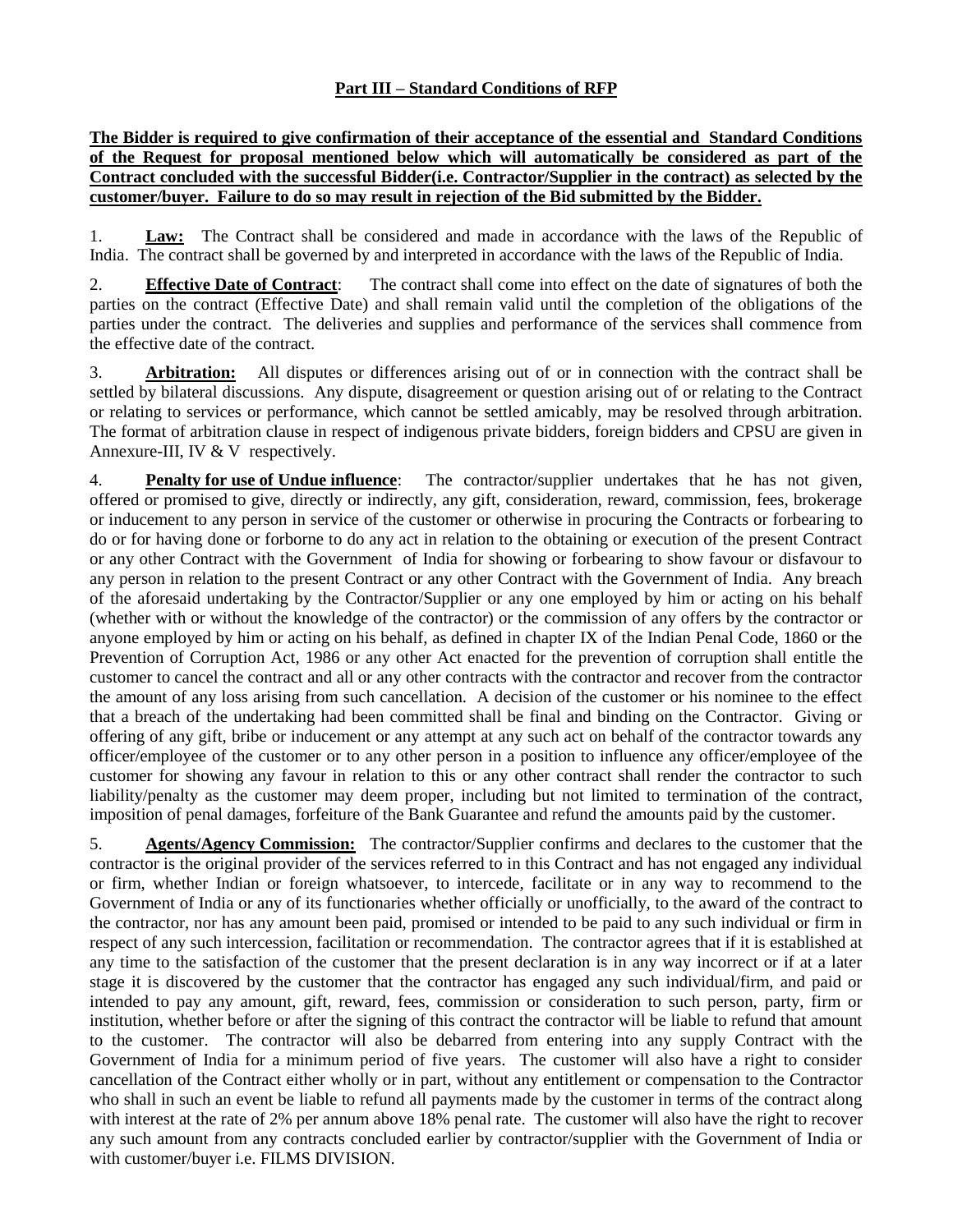6. **Access to Books of Accounts:** In case it is found to the satisfaction of the customer that the contractor has engaged an Agent or paid commission or influenced any person to obtain the contract as described in clauses relating to Agents/Agency Commission and penalty for use of undue influence, the Contractor, on a specific request of the customer shall provide necessary information/inspection of the relevant financial documents/information.

7. **Non-disclosure of Contract documents:** Except with the written consent of the customer, contractor shall not disclose the contract or any provision of the contract or information related to services thereof to any third party.

8. **Penalty and Liquidated Damages:** In the event of the contractor failure to submit the Bonds, Guarantees and Documents, supply the coordinator, supervisor and office helpers & services as specified in this contract, the customer may, at his discretion, withhold any payment until the completion of the contract. The customer may also deduct from the contractor as agreed, liquidated damages to the sum of 1% of the contract price of the delayed services mentioned above for each day subject to the maximum value of the Liquidated Damages being not higher than 10% of the value of delayed services.

9. **Termination of Contract:** The customer shall have the right to terminate this Contract in part or in

full in any of the following cases:-

- a) The delivery of the materials is delayed for causes not attributed to Force Majeure for more than one month after the date of Purchase Order.
- **b)** The contractor is declared bankrupt or becomes insolvent.
- **c)** The delivery of services is delayed due to causes of Force Majeure by more than 01 months provided Force Majeure clauses is included in contract.
- **d)** The customer has noticed that contractor has utilized the services of any agent in getting this contract and paid any commission to such individual/company etc.
- **e)** As per decision of the Arbitration Tribunal.

10. **Notices:** Any notice required or permitted by the contract shall be written in the English language and may be delivered personally or may be sent by FAX or registered pre-paid mail/airmail, addressed to the last known address of the party to whom it is sent.

11. **Transfer and Sub-letting:** The contractor has no right to give, bargain, sell, assign or sublet or otherwise dispose of the contract or any part thereof, as well as to give or to let a third party take benefit or advance of the present Contract or any part thereof.

12. **Patents and other Industrial Property Rights:**The prices stated in the present Contract shall be deemed to include all amounts payable for the use of patents, copyrights, registered charges, trademarks and payments for any other industrial property rights. The Contractor shall indemnify the customer against all claims from a third party at any time on account of the infringement of any or all the rights mentioned in the previous paragraphs whether such claims arise in respect of manufacture or use. The contractor shall be responsible for the completion of the services in satisfactory manner during the currency of the contract.

13. **Amendments:** No provision of present contract shall be changed or modified in any way (including this provision) either in whole or in part except by an instrument in writing made after the date of this Contract and signed on behalf of both the parties and which expressly states to amend the present Contract.

# 14. **Statutory Duties & Taxes:**

- (a) Any change in any duty/tax upward/downward as a result of any statutory variation taking place within contract terms shall be allowed to the extent of actual quantum of such duty/tax paid by the contractor. Similarly, in case of downward revision in any duty/tax, the actual quantum of reduction of such duty/tax shall be reimbursed to the customer by the contractor. All such adjustments shall include all reliefs, exemptions, Rebates, concession etc. if any obtained by the contractor.
- (b) If it is desired by the Bidder to ask for the GST to be paid as extra, the same must by specifically stated. In the absence of any such stipulation in the bid, it will be presumed that the prices quoted by the Bidder are inclusive of GST and no liability will be developed upon the Customer.
- (c) On the Bids quoting GST, the rate and the nature of GST applicable at the time of supply should be shown separately. GST will be paid to the Contractor at the rate at which it is liable to be assessed or has actually been assessed provided the transaction of services is legally liable to GST and the same is payable as per the terms of the contract.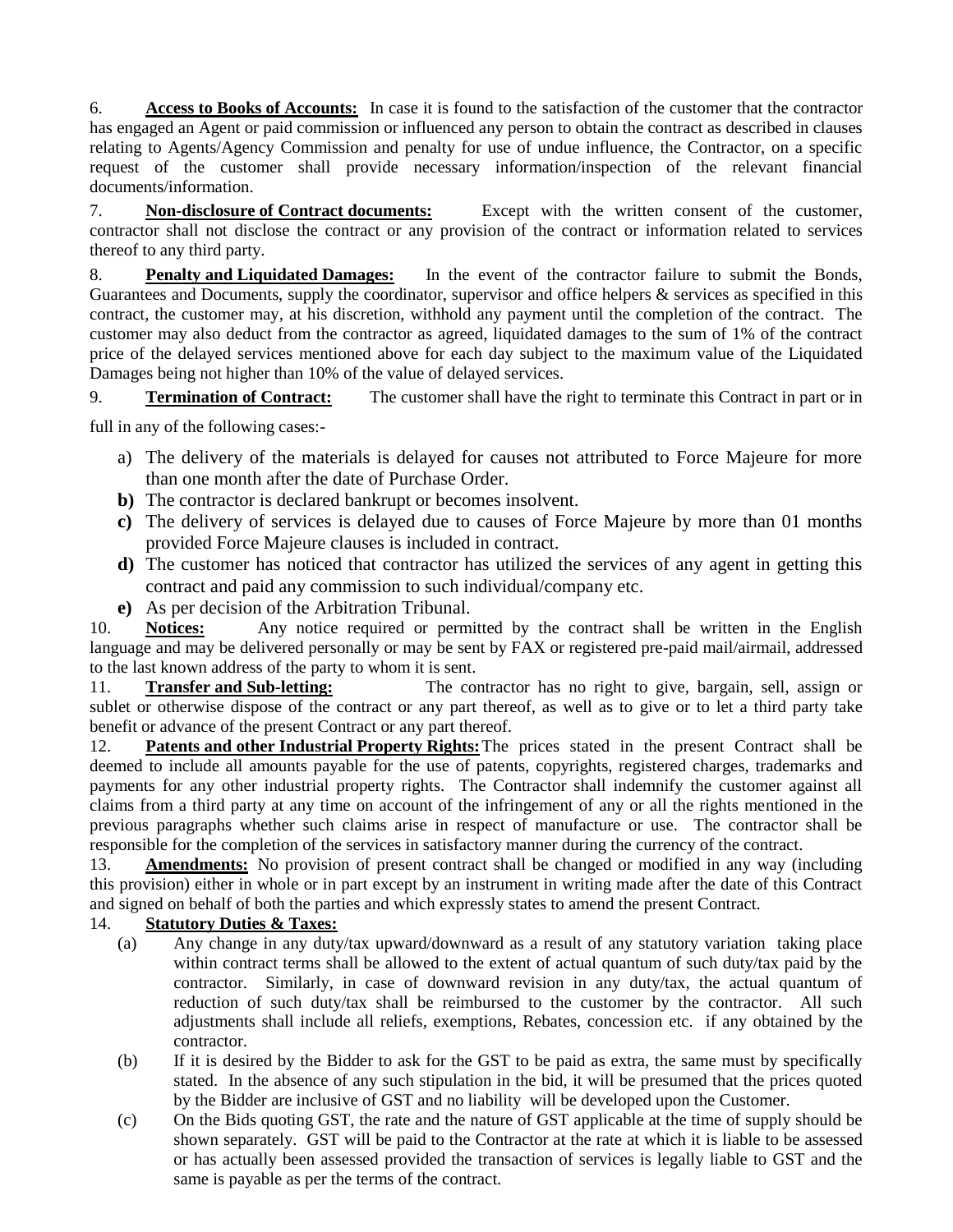15. **Pre-Integrity Pact Clause:** An "Integrity Pact" would be signed between the customer & successful contractor. This is a binding agreement between the customer and contractor for specific contracts in which the customer promises that it will not accept bribes during the procurement and services process and bidder promise that they will not offer bribes. Under this Pact, the Bidders for specific services or contracts agree with the customer to carry out the procurement and services in a specified manner. Elements of the Pact are as follows:

- a. A pact (contract) between the (Principal/ Office) and successful contractor for this specific activity (the successful Bidder);
- b. An undertaking by the Principal/Office that its officials will not demand or accept any bribes, gifts etc., with appropriate disciplinary or criminal sanctions in case of violation;
- c. A statement by successful Bidder that it has not paid, and will not pay, any bribes;
- d. An undertaking by successful Bidder to disclose all payments made in connection with the contract in question to anybody (including agents and other middlemen as well as family members, etc. of officials); the disclosure would be made either at the time of signing of contract or upon demand of the Principal, especially when a suspicion of a violation by that successful bidder/contractor emerges;
- e. The explicit acceptance by successful Bidder that the no-bribery commitment and the disclosure obligation as well as the attendant sanctions remain in force for the winning Bidder until the contract has been fully executed.
- f. Undertaking on behalf of a successful Bidding company/ contractor will be made "in the name for and on behalf of the company's Chief Executive Officer".
- g. The following set of sanctions shall be enforced for any violation by a Bidder of its commitments or undertaking:
- (i) Denial or loss of contracts;
- (ii) Forfeiture of the bid security and performance bond;
- (iii) Liability for damages to the principal/office and the competing Bidders; and
- (iv) Debarment of the violator by the Principal/Office for an appropriate period of time.
- h. Bidders are also advised to have a company code of conduct (clearly rejecting the use of bribes and other unethical behaviors and compliance program for the implementation of the code of conduct throughout the company.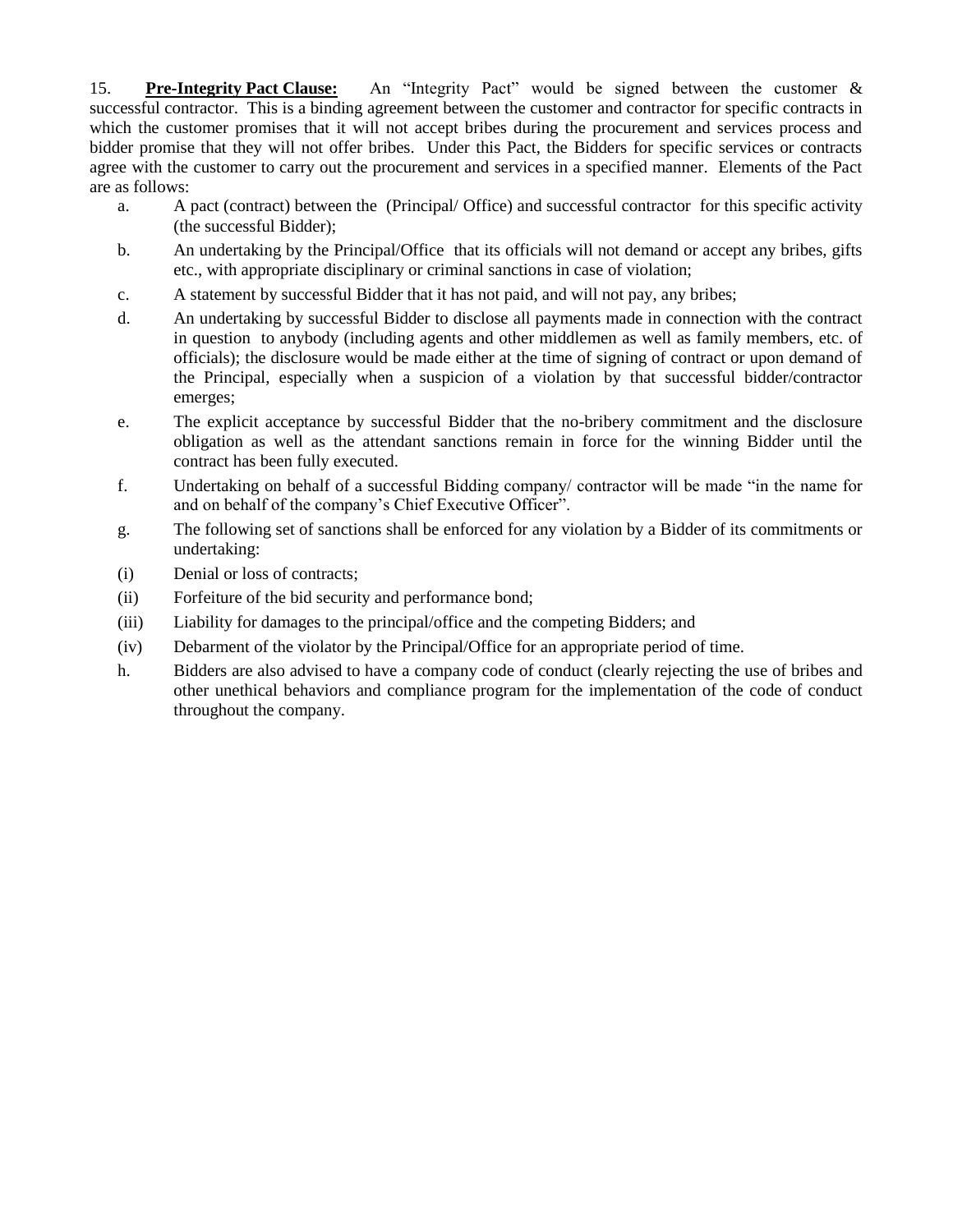# **Part IV-Special Conditions of RFP**

**The Bidder is required to give confirmation of their acceptance of Special conditions of the RFP mentioned below which will automatically be considered as part of the Contract concluded with the successful Bidder. (i.e. Contractor/Supplier in the contract) as selected by the customer. Failure to do may result in rejection of Bid submitted by the Bidder.**

### 1. **Performance Guarantee:**

The Bidder will be required to furnish a Performance Guarantee by way of Bank Guarantee through a public sector bank or a private section bank authorized to conduct government business (ICICI Bank Ltd., Axis Bank Ltd or HDFC Bank Ltd.) for a sum equal to 10% of the contract value within 30 days of receipt of the confirmed order. Performance Bank Guarantee should be valid up to 60 days beyond the date of completion of Contract period. The specimen of PBG is given in Annexure VI.

# 2. **Option clause: : Not applicable**

# 3. **Repeat Order Clause: Not Applicable**

The contract will have a Repeat Order Clause, wherein the customer can order up to same quantity of Camera under the present contract within currency of the contract at the same rate, terms & conditions of the contract. The Bidder is to confirm acceptance of this clause. It will be entirely the discretion of the customer to place the Repeat Order or not.

4. **Payment Terms:** it will be mandatory for the Bidders to indicate their bank account numbers and other relevant e-payment details so that e-payments could be made through instead of payment through cheques. The payment will be made as per the following terms, on production of the requisite documents:

- **a. 50% on receipt of Camera & Accessories**
- **b. 25% on demonstration of Camera & Accessories.**
- **c. 25% after Training and workshop.**
- **5. Paying Authority:** The payment would be made on submission of following documents:-
	- (i) Ink signed copy of contractor bills
	- (ii) Delivery Challan with Sr.No. of each item indicated in Challan.
	- (iii) Mandate Form
	- (iv) Details for electronic payment viz Account holder"s name, Bank name, Branch name and address, Account type, Account number, IFSC code, MICR code (if these details are not incorporated in supply order/contract).
	- (v) Any other document/certificate that may be provided for in the Job Order/Contract.
	- (vi) User Acceptance & Satisfactory Services Report.
	- (vii) Xerox copy of PBG.
- **6. Fall Clause:** The following Fall clause will form part of the contract placed on successful Bidder:

i) The price charged for the equipment supplied under the contract by the contractor shall in no event exceed the lowest price at which the contractor provides the material of identical description to any persons/organization including the customer or any department of the Central Government or any department of state government or any statutory undertaking of the central or state government as the case may be during the period till performance of material during the currency of the contract is completed.

ii) If at any time, during the said period the contractor reduces the equipment price or offer to provide equipment to any person/organization including the customer or any department of central Government or any Department of the State Government or any Statutory undertaking of the Central or State Government as the case may be at a price lower than the price chargeable under the contract. Such reduction of services offer of the price shall stand correspondingly reduced.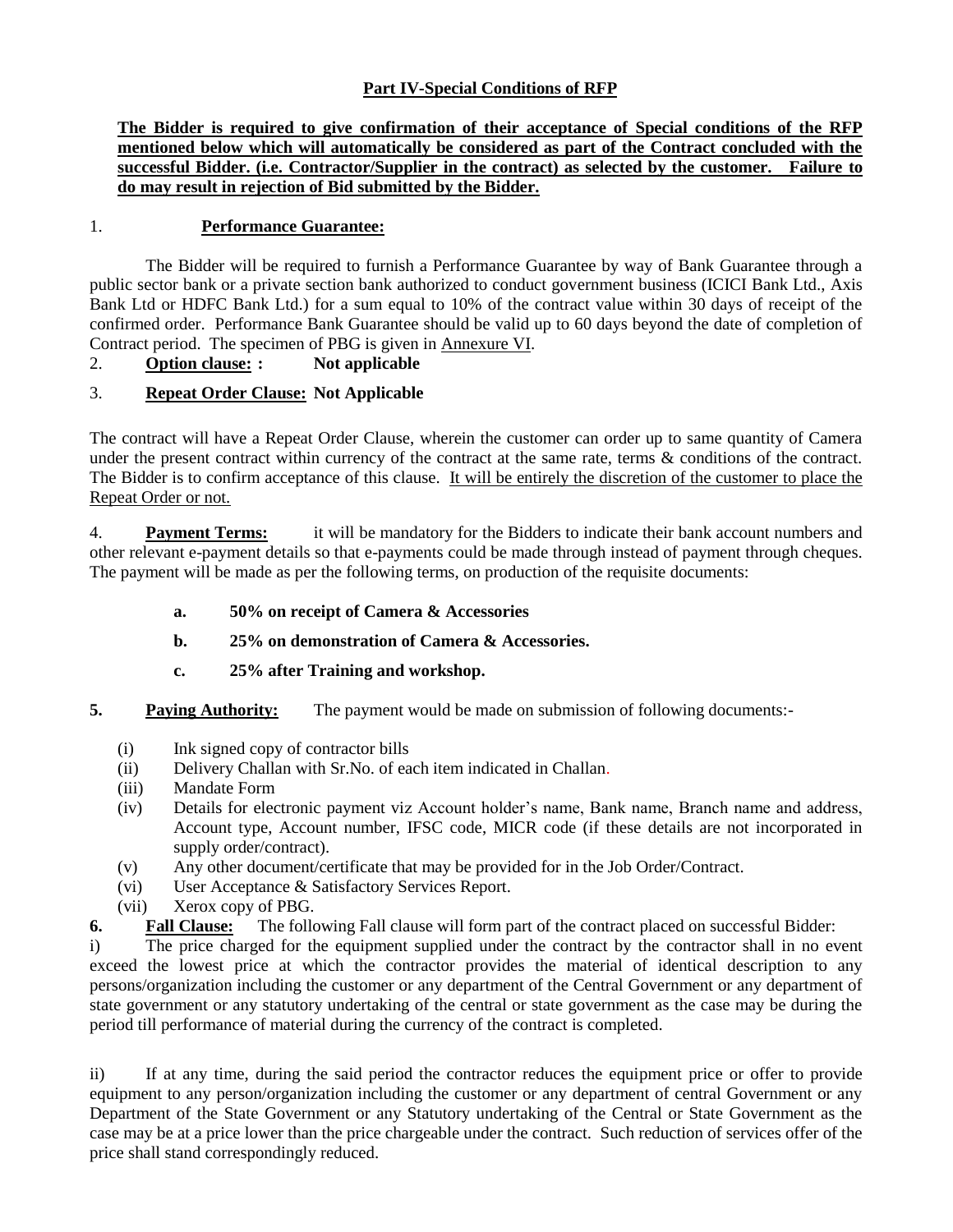iii) The contractor shall furnish the following certificate to the customer along with each bill for payment for equipment supplied against the contract – "We certify that there has been no reduction in price of the equipment supplied to the Government under the contract herein and such equipment have not been offered/sold by me/us to any person/organization including the customer or any department of Central Government or any department of a state Government or and Statutory Undertaking of the Central or state Government as the case may be up to the date of bill/the date of supply of equipment against all contract placed during the currency of the Contract at price lower than the price charged to the government under the contract.

# **7. Risk & Expense clause:**

- i) Should the equipment thereof not be delivered within the time or times specified in the contract documents, or if defective equipment found after purchasing thereof, the customer shall after granting the contractor seven days to cure the breach, be at liberty, without prejudice to the right to recover liquidated damages as a remedy for breach of contract, to declare the contract as cancelled either wholly or to the extent of such default.
- ii) Should the equipment thereof not perform in accordance with the specifications/parameters provided by the customer during the joint dispatch inspection to be done by the customer, the customer shall be at liberty, without prejudice to any other remedies for breach of contract, to cancel the contract wholly or to the extent of such default.
- iii) In case of a contractual breach that was not remedied within 07 days, the customer shall, having given the right of first refusal to the contractor be at liberty to provide equipment from any other source as he thinks fit, of the same or similar description to equipment.
- iv) Any excess of the equipment price, cost of equipment or value of equipment procured from any other contract as the case may be, over the contract price appropriate to such default or balance shall be recoverable from the Contractor by Customer.

# **8. Force Majeure Clause:**

- a. Neither party shall bear responsibility for the complete or partial non performance of any of its obligations (except for failure to pay any sum which has become due on account of receipt of goods under the provisions of the present contract), if the non-performance results from such Force Majeure circumstances as Flood, Fire, Earth Quake and other acts of God as well as War, Military operation, blockade, Acts or Actions of State Authorities or any other circumstances beyond the parties control that have arisen after the conclusion of the present contract.
- b. In such circumstances the time stipulated for the performance of an obligation under the present contract is extended correspondingly for the period of time of action of these circumstances and their consequences.
- c. The party for which it becomes impossible to meet obligations under this contract due to Force Majeure conditions, is to notify in written form the other party of the beginning and cessation of the above circumstances immediately, but in any case not later than 10 (Ten) days from the moment of their beginning.
- d. Certificate of a Chamber of Commerce (Commerce and Industry) or other competent authority or organization of the respective country shall be a sufficient proof of commencement and cessation of the above circumstances.
- e. If the impossibility of complete or partial performance of an obligation lasts for more than one months either party hereto reserves the right to terminate the contract totally or partially upon giving prior written notice of 15 days to the other party of the intention to terminate without any liability other than reimbursement on the terms provided in the agreement for the goods received.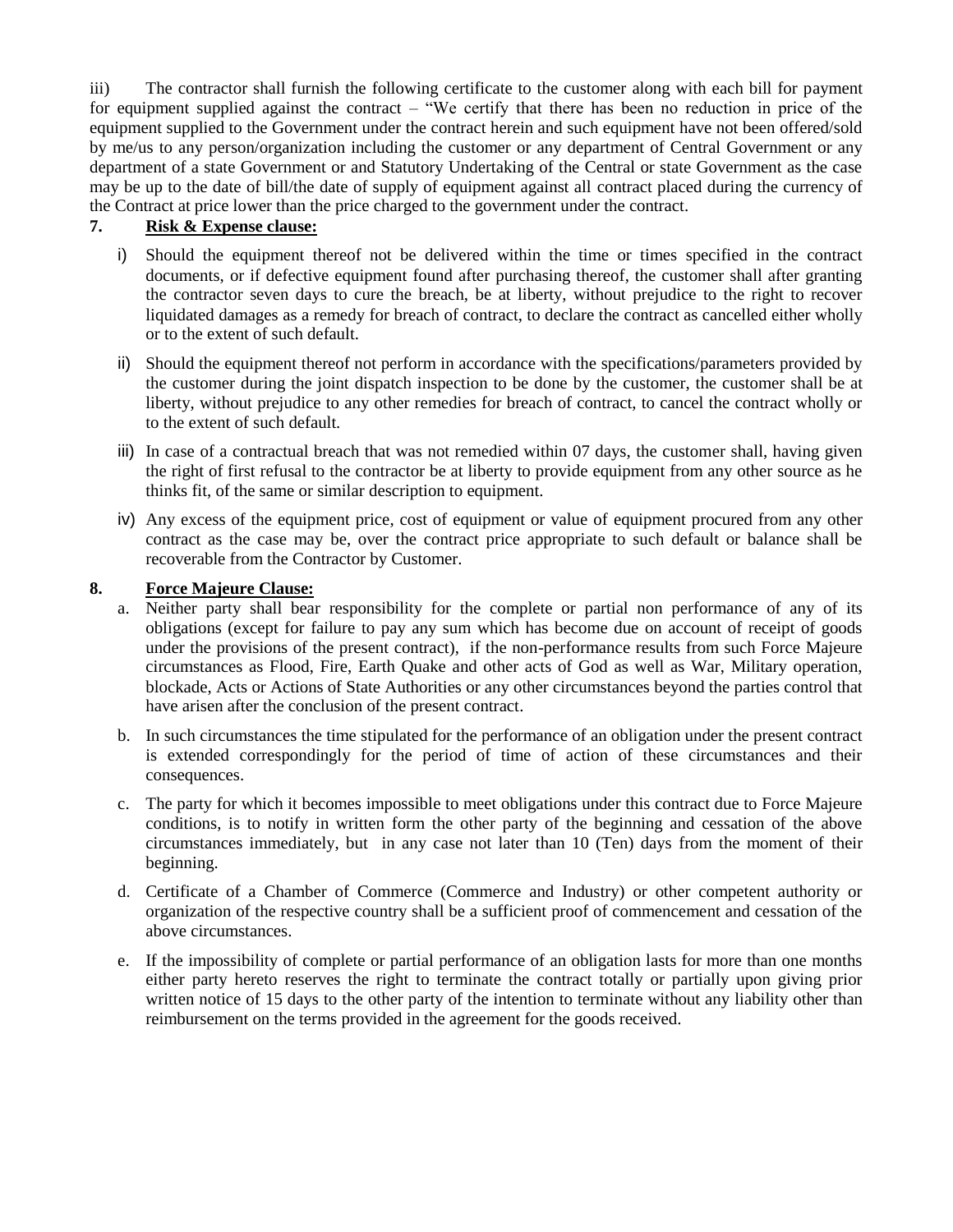### **Part V – Evaluation Criteria & Price Bid Issues**

- **1. Evaluation Criteria:** The broad guidelines for evaluation of Bids will be as follows:
	- **a. Only those Bids will be evaluated which are found to be fulfilling all the eligibility and qualifying requirements of the RFP, both technically and commercially.**
	- **b.** The technical Bids forwarded by the Bidders will be evaluated by the Customer with reference to the technical characteristics/technical parameters/ eligibility criteria as mentioned in the RFP. The compliance of Technical Bids would be determined on the basis of the parameters specified in the RFP. **The Price Bids (BOQ) of only those Bidders will be opened whose Technical Bids would clear the technical evaluation.**
	- c. The lowest Bid will be decided upon the lowest price quoted by the particular Bidder as per the Price Format given in BOQ. The consideration of taxes and duties in evaluation process will be as follows:
		- (i) All taxes and duties quoted by the Bidders will be considered. The ultimate cost to the customer would be the deciding factor for ranking of Bids.
	- d. The Bidders are required to spell out the rates of GST in an unambiguous terms. In the absence of any such stipulation it will be presumed that the prices quoted are firm and no claim on account of such taxes & duties will be entrained after the opening of tenders. If a Bidder is exempted from payment of GST up to any value of services from them, they should clearly state that no GST will be charged by them up to the limit of exemption by Government which they may have The documentary evidence for exemption of any statutory duties and taxes has to be produced along with price bid. If any concession is available in regard to rate/quantum of GST with the approval of Government, it should be brought out clearly. Stipulation like, GST is presently not applicable but the same will be charged if it becomes leviable later on, will not be accepted unless in such cases it is clearly stated by a Bidder that GST will not be charged by him even if the same becomes applicable later on. In respect of the Bidders who fail to comply with this requirement, their quoted prices shall be loaded with the quantum of GST which is normally applicable on the item in question for the purpose of comparing their prices with other Bidders.
	- e. If there is a discrepancy between the unit price and the total price that is obtained by multiplying the unit price and quantity, the unit price will prevail and the total price will be corrected. If there is a discrepancy between words and figures, the amount in words will prevail for calculation of price.
	- f. The Lowest Acceptable Bid will be considered further for placement of contract/supply order after complete clarification and price negotiations if required as decided by the customer. Customer also reserves the right to do Apportionment of Quantity, if it is convinced that Lowest Bidder is not in a position to supply full number of store & services within stipulated time and the same will be placed at Lowest-1 rate.
	- **g. Any other criteria as applicable to suit a particular case.**
	- **h. Evaluation will be done as per extant orders issued by MoF on time to time on above subject.**

2. **Price Bid Format: As per BOQ uploaded as CPP Portal**. Bidders are required to fill the BOQ correctly and submitted online through Central Public Procurement Portal **[\(http://eprocure.gov.in/eprocure/app](http://eprocure.gov.in/eprocure/app)** only. No hard copy of the BOQ duly filled to be enclosed with Technical Bids or any other documents.

# **DECLARATION**

I hereby certify that the information furnished above is true and correct to the best of my / our knowledge and I have read and understood the terms and conditions contained in the RFP/Tender Document. I understand that in case any deviation is found in the above statement at any stage, I / We will be blacklisted and will not have any dealing with the Films Division in future.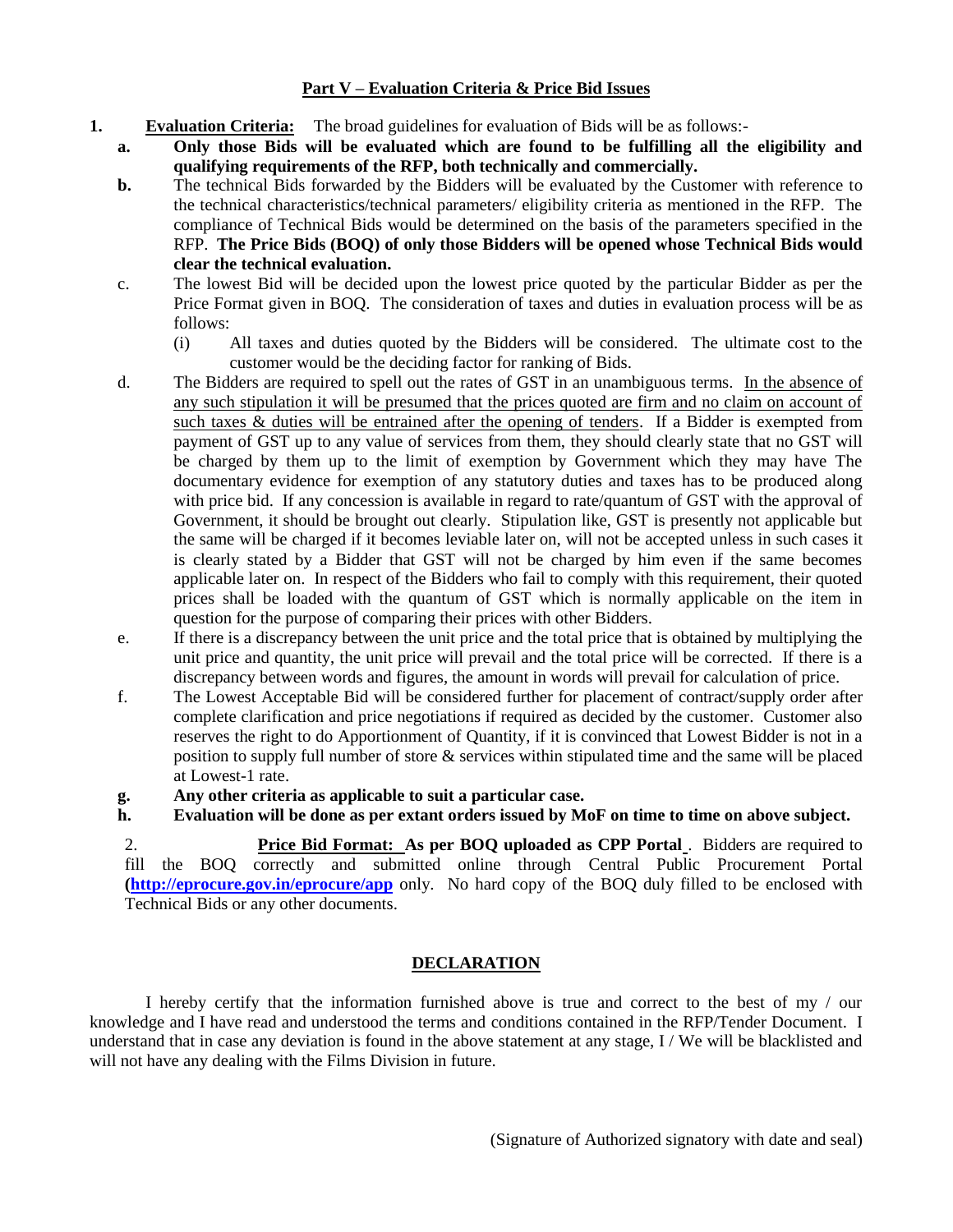# **Annexure-I**

Instructions for Online Bid Submission Instructions to the Bidders to submit the bids online thro" the eProcurement site [https://eprocure.gov.in](https://eprocure.gov.in/)

- 1) Bidder should do the registration in the tender site using the "Click here to Enroll" option available.
- 2) Then the Digital signature of SIFY/TCS/nCode or any Certifying Authority is to be registered after logging into the site.
- 3) Bidder can use "My Space" area to update standard documents in advance as required for various tenders and use them during bis submission. This will facilitate the bid submission process by reducing time.
- 4) Bidder may read the tenders published in the site ad download the required documents/tender schedules for the tenders he is interested.
- 5) Bidder then logs in to the site using the secured log in by giving the user id/password chosen during registration and password of the DSC/e-token.
- 6) Only one DSC should be used for a bidder and should not be misused by others.
- 7) Bidder should read the tender schedules carefully and submit the documents as asked, otherwise, the bid will be rejected.
- 8) If there are any clarifications, this may be obtained using clarifications, or during the pre-bid meeting. Bidder should take into account of the corrigenda publisher before submitting the bids online.
- 9) Bidder must in advance prepare the bid documents to be submitted as indicated in the tender schedule and they should be in required format. If there are more than one document, they can be clubbed together.
- 10) Bidder should prepare the EMD as specified in the tender. The original should be posted/couriered/given in person to the specified location as per Tender Document, latest by the last date of bid submission,
- 11) Bidder selects the tender which he is interested using search option & then move it to the my favourites folder.
- 12) From the my favourites folder, he selects the tender to view all the details indicated.
- 13) The bidder reads the terms & conditions and accepts the same to proceed further to submit the bids.
- 14) The bidder has to select the payment option as offline to pay the EMD as applicable.
- 15) The details of the DD/any other accepted instrument, physically sent, should tally with the details available in the scanned copy and the date entered during bid submission time. Otherwise the bid submitted will not be acceptable.
- 16) The bidder has to enter the password of the DSC/e-token and the required bid documents have to be uploaded one by one as indicated.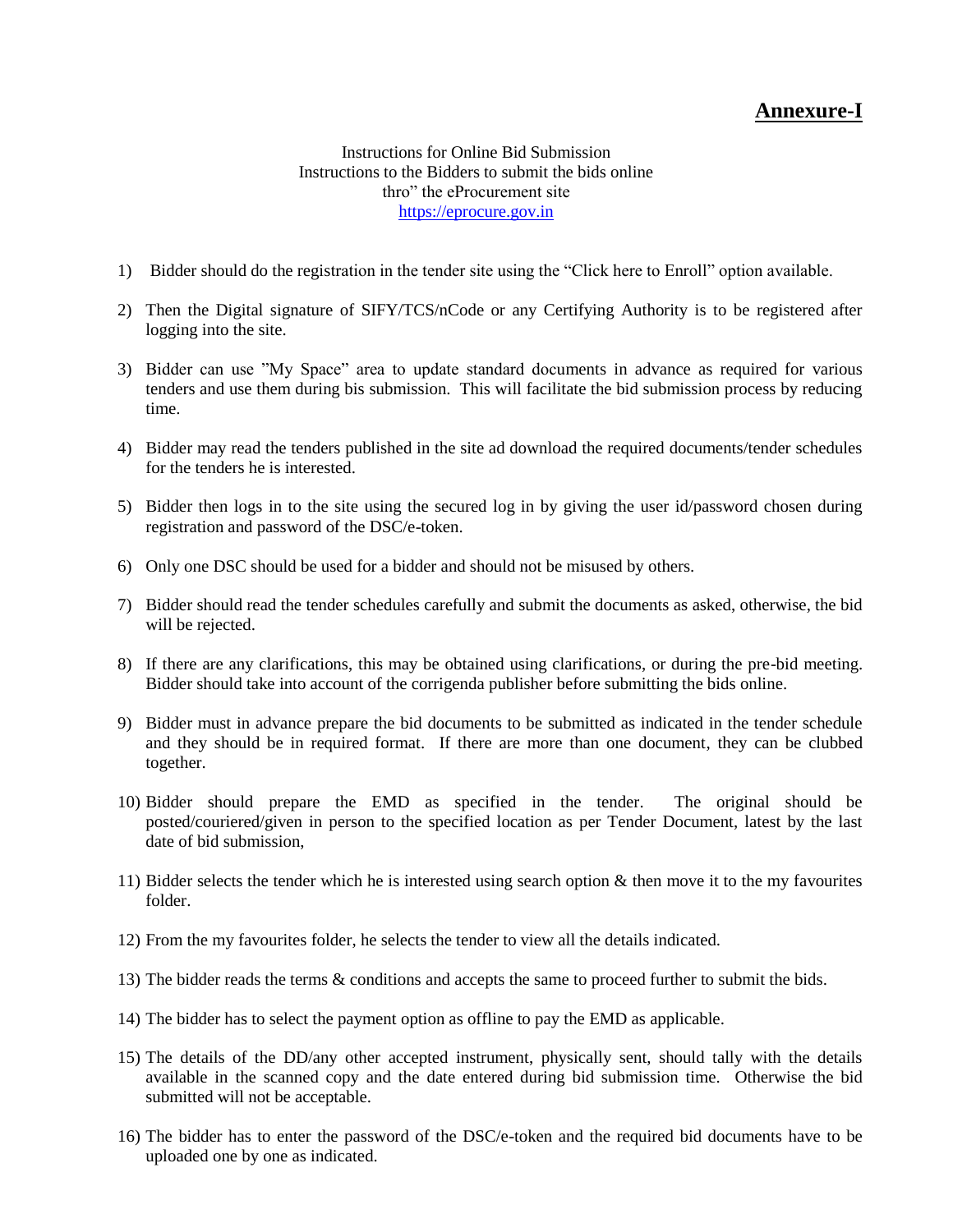- 17) The rates offered details have to be entered separately in a spread sheet file (xis) in the space allotted and should be updated as BOQ.xis file for each tender after the financial bid. The BOQ file, if found modified by the bidder will result in rejection of the bid.
- 18) The tendering system will give a successful bid updation message & then a bid summary will be shown with the bid no. & the date & time of submission of the bid with all other relevant details. The bidder has to submit the relevant files required as indicated in the cover content. In case of any irrelevant files, the bid will be rejected.
- 19) The bid summary has to be printed and kept as an acknowledgement as a token of the submission of the bid.
- 20) The bid summary will act as a proof of bid submission for a tender floated and will also act as an entry point to participate in the bid opening date.
- 21) For any clarifications with the TIA, the bid number can be used as a reference.
- 22) Bidder should log into the site well in advance for bid submission so that he submits the bid in time i.e. on or before the bid submission time. If there is any delay, due to other issues, bidder only will be responsible.
- 23) Each document to be uploaded online for the tenders should be less than 2 MB. If any document is more than 2 MB, it can be reduced by scanning at lo resolution and the same can be uploaded. However, if the file size is less than 1 MB, the transaction/uploading time will be very fast.
- 24) The time settings fixed in the server side & displayed at the top of the tender site, will be valid for all actions of requesting, bid submission, bid opening etc. In the eProcurement system. The bidders should follow this time during bid submission.
- 25) All the data being entered by the bidders would be encrypted using PKI encryption techniques to ensure the secrecy of the data. The data entered will not viewable by unauthorized persons during bid submission & not be viewable by any one until the time of bid opening.
- 26) The confidentiality of the bids is maintain since the secured Socket Layer 128 bit encryption technology is used. Data storage encryption of sensitive fields is done.
- 27) Any document that is uploaded to the server is subjected to symmetric encryption using a generated symmetric key. Further this key is subjected to asymmetric encryption using buyers public keys. Overall, the submitted tender documents become readable only after the tender opening by the authorized individual.
- 28) For any queries, the bidders are asked to contact by mail [cppp-nic@nic.in](mailto:cppp-nic@nic.in) or by phone:1-800-233-7315 well in advance.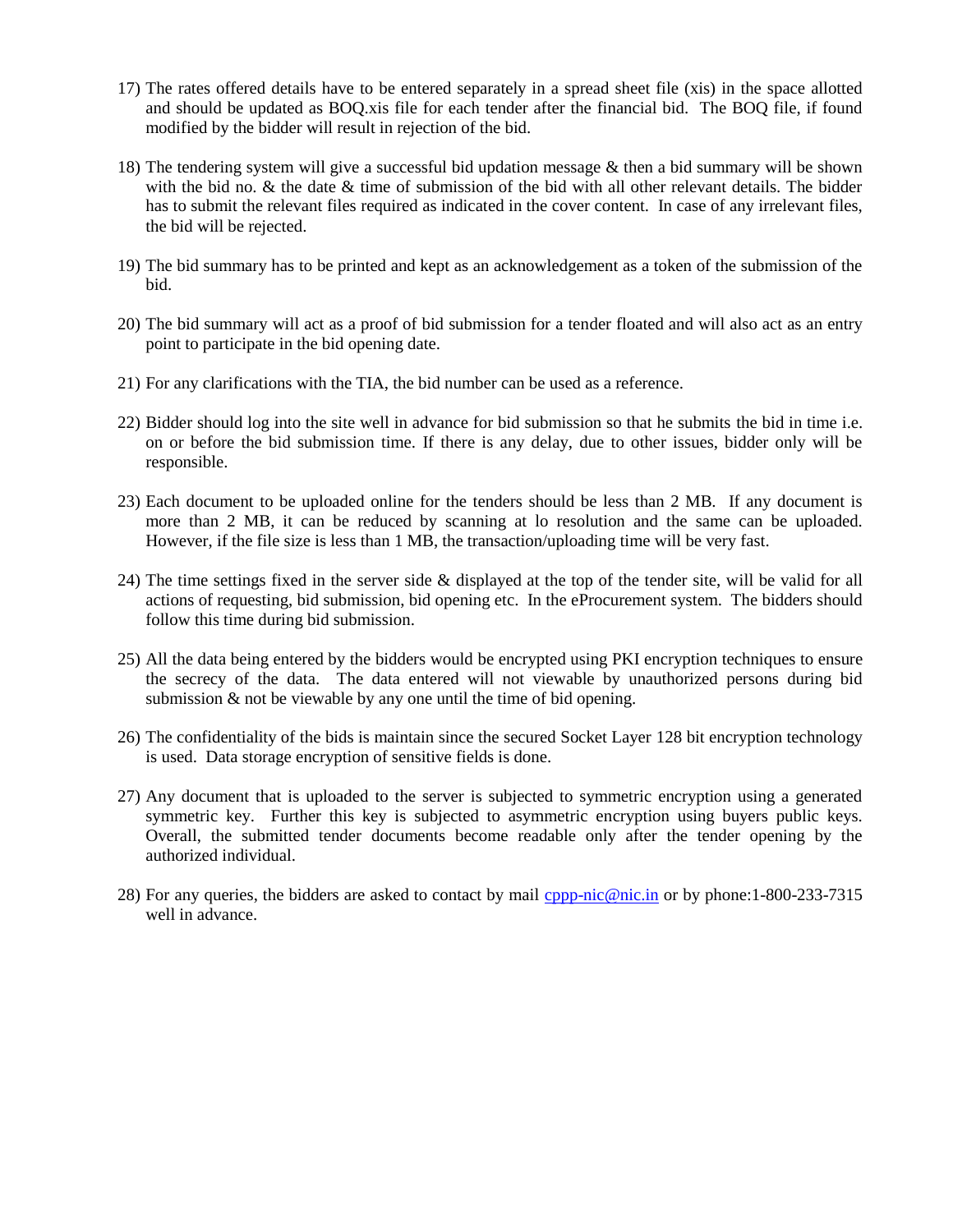### **Annexure-II**

#### **EMD Bank Guarantee format**

|                                                                                |  |  |  |  |  | services and supply of |       |
|--------------------------------------------------------------------------------|--|--|--|--|--|------------------------|-------|
| increased be "Bid") against the customer's request                             |  |  |  |  |  |                        |       |
|                                                                                |  |  |  |  |  |                        |       |
|                                                                                |  |  |  |  |  |                        |       |
|                                                                                |  |  |  |  |  |                        | bound |
|                                                                                |  |  |  |  |  |                        |       |
|                                                                                |  |  |  |  |  |                        |       |
| Customer, the bank binds itself, its successors and assigns by these presents. |  |  |  |  |  |                        |       |
| Sealed with the Common Seal of the said Bank thisday of 20                     |  |  |  |  |  |                        |       |
|                                                                                |  |  |  |  |  |                        |       |

The conditions of obligation are:

(i) If the Bidder withdraws or amends, impairs or derogates from the Bid in any respect within the period of validity of this tender.

(ii) If the Bidder having been notified of the acceptance of his tender by the Buyer during the period of its validity.

a) If the Bidder fails to furnish the Performance Security for the due performance of the contract.

b) Fails or refuses to accept/execute the contract.

WE undertake to pay the Customer up to the above amount upon receipt of its first written demand, without the customer having to substantiate its demand, provided that in its demand the customer will note that the amount claimed by it is due to it owing to the occurrence of one or both the two conditions, specifying the occurred condition or conditions.

This guarantee will remain in force upto and including 45 days after the period of tender validity and any demand in respect thereof should reach the Bank not later than the above date.

> …………………………………. (Signature of the authorized officer of the Bank) Name and designation of the officer Seal, name & address of the Bank and address of the Branch)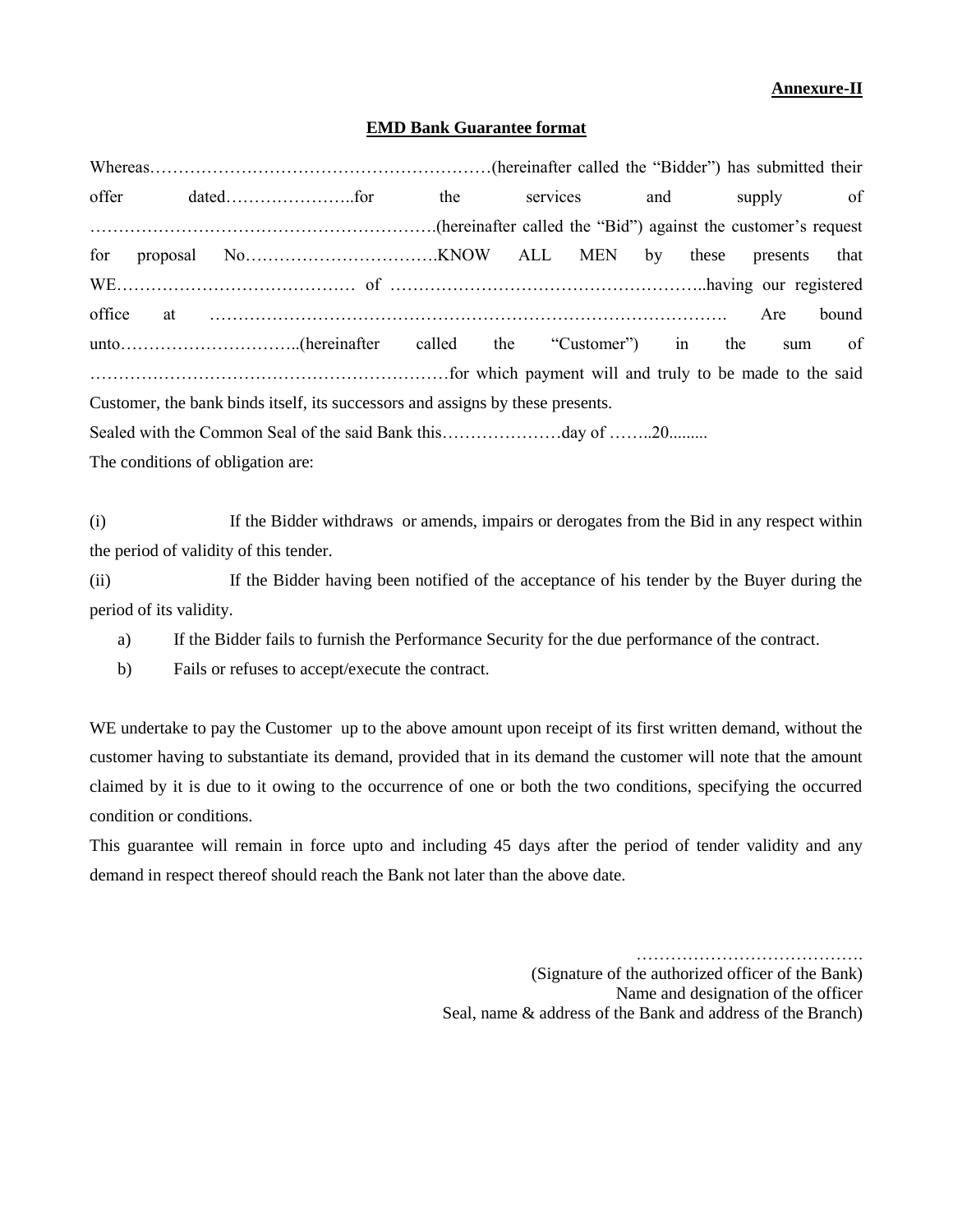#### **Format of Arbitration Clause –Indigenous Private bidders**

- 1. All disputes of differences arising out of or in connection with the present contract including the one connected with the validity of the present contract or any part thereof, should be settled by bilateral discussions.
- 2. Any dispute, disagreement of question arising out of or relating to this contract or relating to construction or performance (except as to any matter the decision or determination whereof is provided for by these conditions), which cannot be settled amicably, shall within sixty (60) days or such longer period as may be mutually agreed upon, from the date on which either party informs the other in writing by a notice that such dispute, disagreement or question exists, will be referred to a sole Arbitrator.
- 3. Within (60) days of the receipt of the said notice, an arbitrator shall be nominated in writing by the authority agreed upon by the parties.
- 4. The sole Arbitrator shall have its seal in New Delhi or such other place in India as may be mutually agreed to between the parties.
- 5. The arbitration proceedings shall be conducted under the Indian Arbitration and Conciliation Act, 1996 and the award of such Arbitration Tribunal shall be enforceable in Indian Courts only.
- 6. Each party shall bear its own cost of preparing and presenting its case. The cost of arbitration including the fees and expenses shall be shared equally by the parties, unless otherwise awarded by the sole arbitrator.
- 7. The parties shall continue to perform their respective obligations under this contract during the pendency of the arbitration proceedings except in so far as such obligations are the subject matter of the said arbitration proceedings.

**(Note:** In the event of the parties deciding to refer the dispute/s for adjudication to an Arbitral Tribunal then one arbitrator each will be appointed by each party and the case will be referred to the Indian Council of Arbitration (ICADR) for nomination of the third arbitrator. The fees of the arbitrator appointed by the parties shall be borne by each party and the fees of the third arbitrator, if appointed, shall be equally shared by the Customer and Contractor.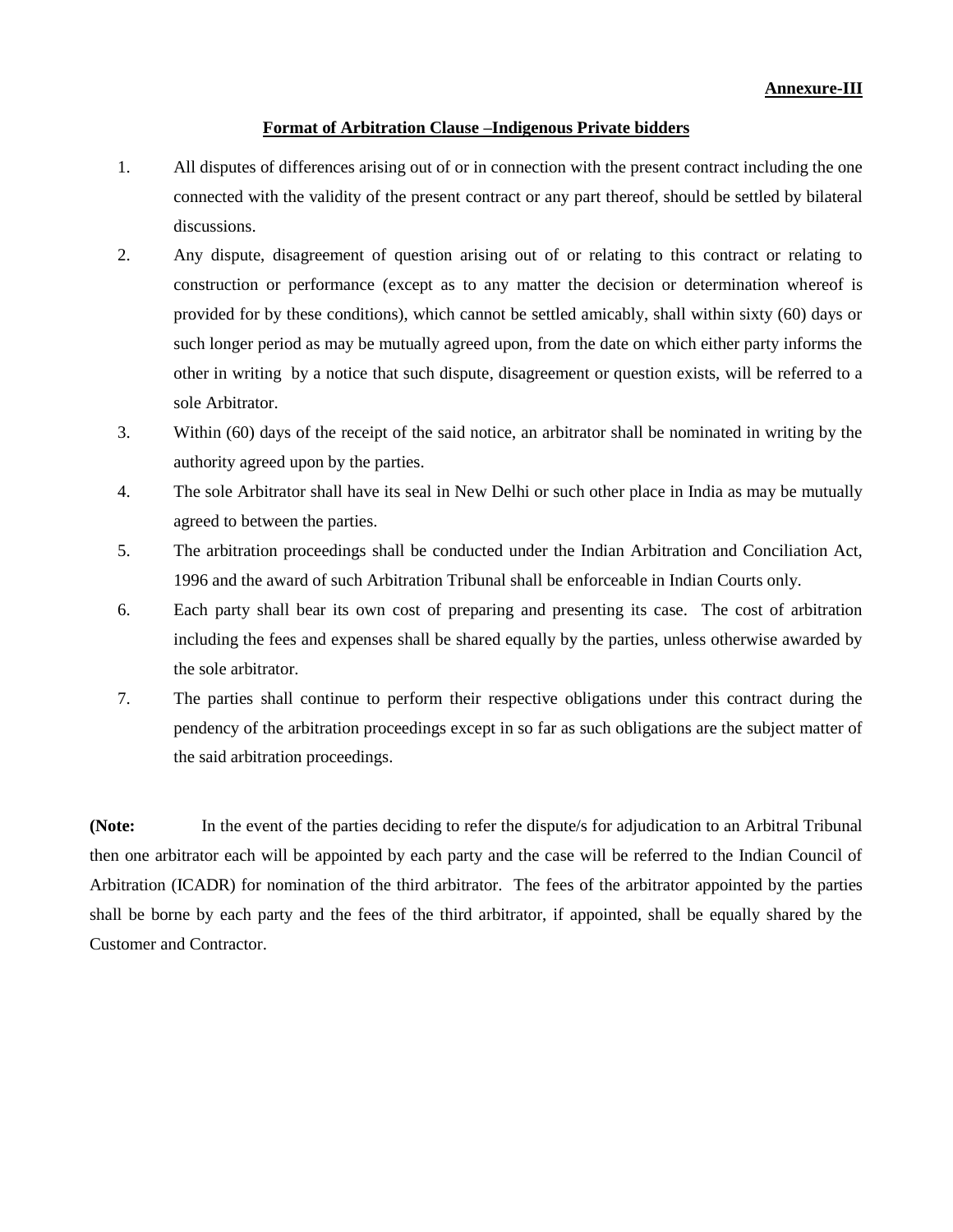### **Annexure-IV**

#### **Format of Arbitration Clause – Foreign bidders**

i) All disputes or differences arising out of or in connection with the present contract including the one connected with the validity of the present contract or any part thereof, should be settled by bilateral discussions.

ii) Any dispute, disagreement of question arising out of or relating to this contract or relating to construction or performance (except as to any matter the decision or determination whereof is provided for by these conditions), which cannot be settled amicably, shall within sixty (60) days or such longer period as may be mutually agreed upon, from the date on which either party informs the other in writing by a notice that such dispute, disagreement or question exists, will be referred to a sole Arbitrator.

iii) Within sixty (60) days of the receipt of the said notice, one arbitrator shall be nominated in writing by the SELLER and one arbitrator shall be nominated by the BUYER.

iv) The third arbitrator, who shall not be a citizen or domicile of the country of either of the parties or of any other country unacceptable to any of the parties, the said arbitration shall be nominated by the parties within (90) days of the receipt of the notice mentioned above, failing which the third arbitrator may be nominated under the provisions of UNCITRAL by the International Chamber of Commerce, Paris at the request of either party. However the said nomination would be after consultation with both the parties and shall preclude any citizen or domicile of any country as mentioned above. The arbitrator nominated under this clause shall not be regarded nor act as an umpire.

v) The Arbitration Tribunal shall have its seat in New Delhi or such other place in India as may be mutually agreed to between the parties.

vi) The arbitration proceedings shall be conducted in India under the Indian Arbitration and Conciliation Act, 1996 and the award of such Arbitration Tribunal shall be enforceable in Indian Courts or as may be mutually agreed between the parties.

vii) The decision of the majority of the arbitrators shall be final and binding on the parties to the contract.

viii) Each party shall bear its own cost of preparing and presenting its case. The cost of arbitration including the fees and expenses of the third arbitrator shall be shared equally by the Seller and the Buyer, unless otherwise awarded by the Arbitration Tribunal.

ix) In the event of a vacancy caused in the office of the arbitrators, the party which nominated such arbitrator shall be entitled to nominate another in his place and the arbitration proceedings shall continue from the stage they were left by the outgoing arbitrator.

x) In the event of one of the parties failing to nominate its arbitrator within 60 days as above or if any of the parties does not nominate another arbitrator within 60 days of the place of arbitrator falling vacant, then the other party shall be entitled after due notice of at least 30 days to request the International Chamber of Commerce to nominate another arbitrator as above.

xi) If the place of the third arbitrator falls vacant, his substitute shall be nominated according to the provisions herein above stipulated.

xii) The parties shall continue to perform their respective obligations under this contract during the pendency of the arbitration proceedings except in so far as such obligations are the subject matter of the said arbitration proceedings.

**(Note -** The provisions with regard to appointment of an Arbitrator by the International Chamber of Commerce, Paris shall only be resorted to in cases of International Commercial Arbitration. Similarly, the UNCITRAL provisions will only apply with regard to appointment of Arbitrator, fixation of fees of the Arbitrator when it is a foreign arbitration. The procedure to be adopted during arbitration will be as provided in the Indian Arbitration & Conciliation Act, 1996.]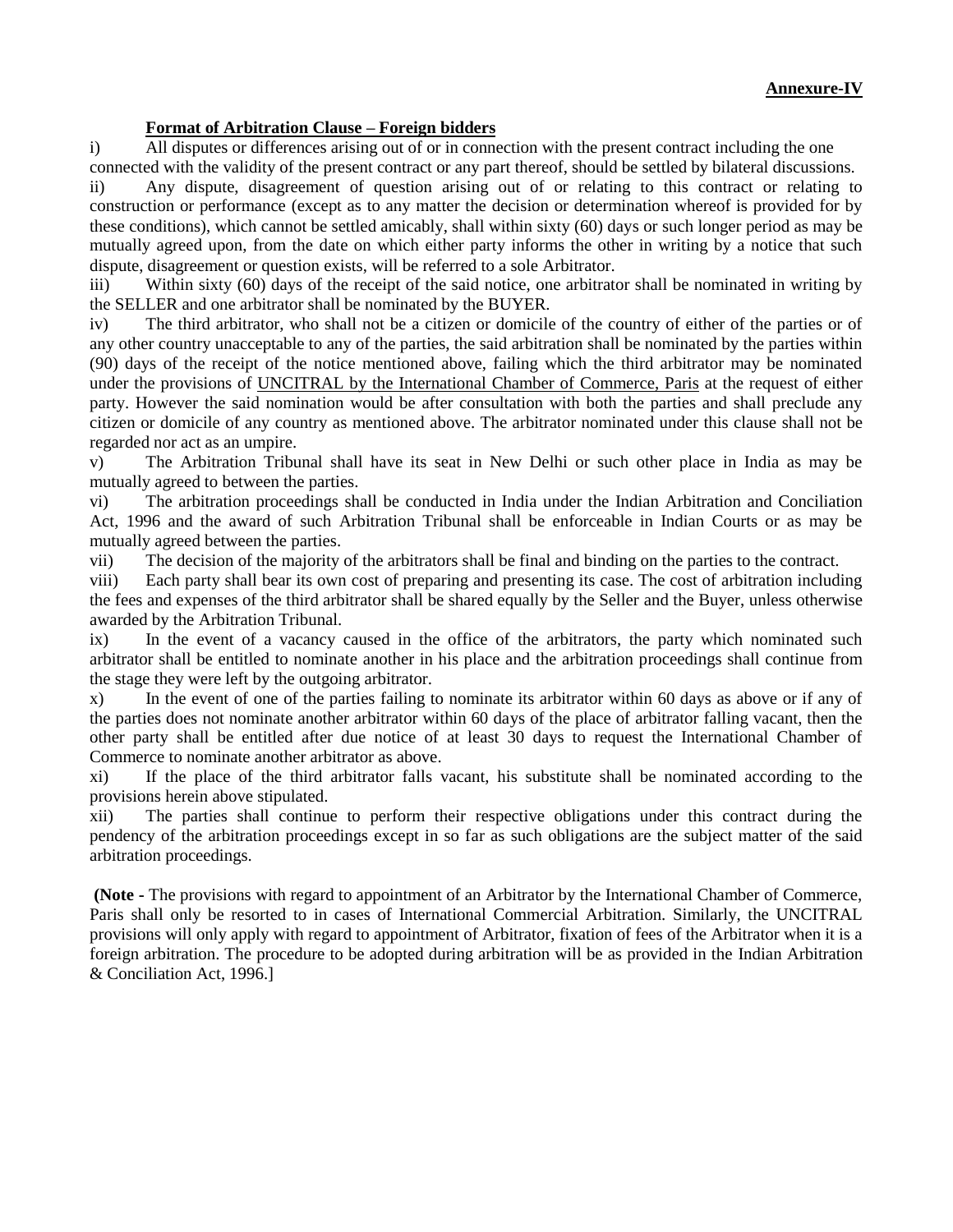#### **Annexure-V**

# **Format of Arbitration Clause – CPSU**

In the event of any dispute or difference relating to the interpretation and application of the provisions of the contract, such dispute or difference shall be referred by either party to the Permanent Arbitration Machinery set up in the Department of Public Enterprises and that if the Department of Public Enterprises fails to settle the dispute, the same will be referred to the Committee constituted by the Cabinet Secretariat.